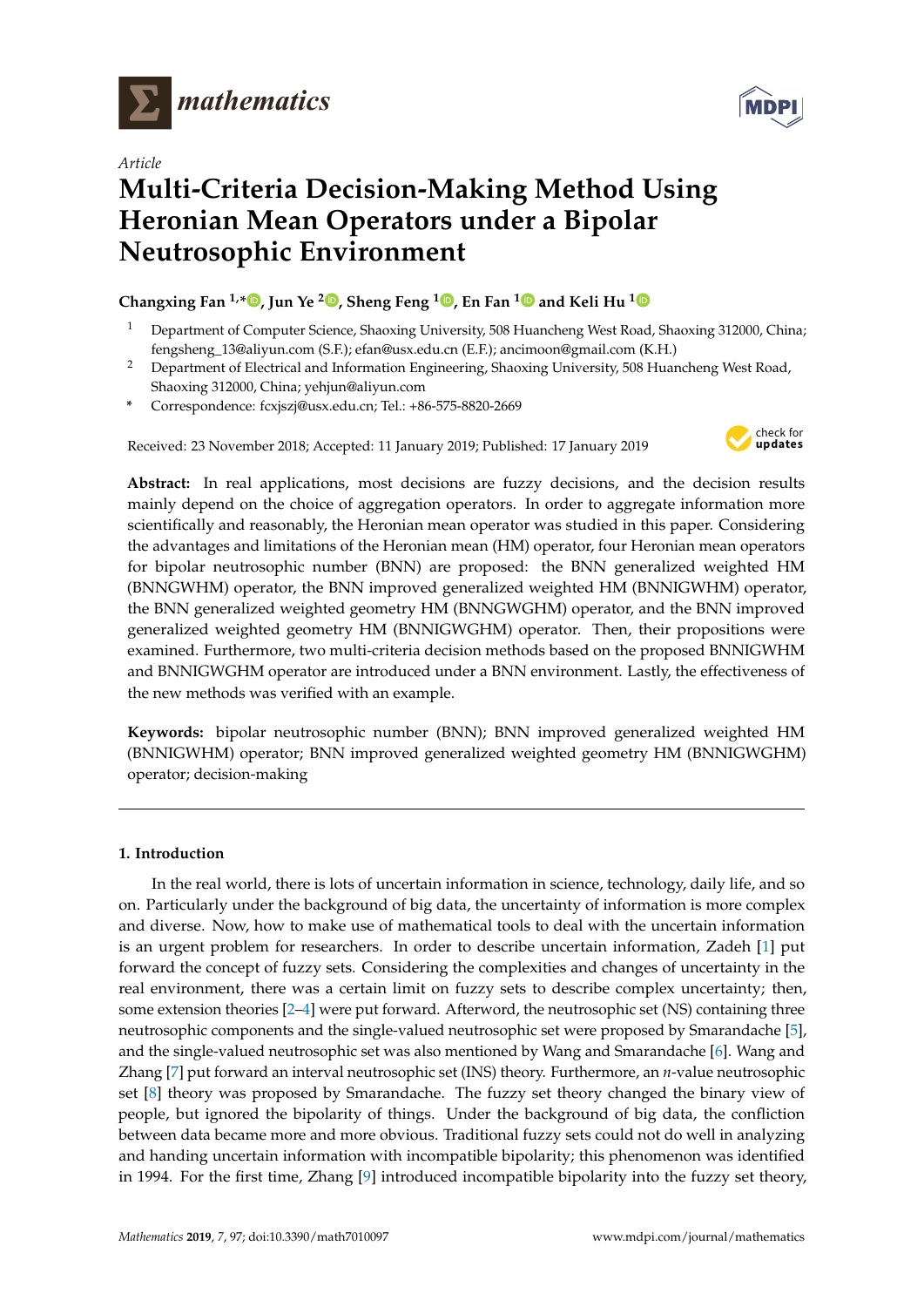and put forward the bipolar fuzzy set (BFS). The founder of the fuzzy set theory, Zadeh, also affirmed that the bipolar fuzzy set theory was a breakthrough in traditional fuzzy set theory [\[10\]](#page-14-8). Then, Zemankova et al. [\[11\]](#page-14-9) discussed a more generalized multipolar fuzzy problem, and pointed out that the multipolar fuzzy problem can be divided into multiple bipolar fuzzy problems. Chen et al. [\[12\]](#page-14-10) studied m-polar fuzzy sets. Bosc and Pivert [\[13\]](#page-14-11) introduced a study on fuzzy bipolar relational algebra. Manemaran and Chellappa [\[14\]](#page-14-12) gave some applications of bipolar fuzzy groups. Zhou and Li [\[15\]](#page-14-13) introduced some applications of bipolar fuzzy sets in semiring. Deli et al. [\[16\]](#page-14-14) put forward a bipolar neutrosophic set (BNS), which can describe bipolar information. Later, some studies about BNS were put forward [\[17](#page-14-15)[–20\]](#page-15-0). In this paper, we propose four Heronian mean operators for bipolar neutrosophic number (BNN). Compared with the literature [\[17–](#page-14-15)[19\]](#page-15-1), the HM operator can embody the interaction between attributes to avoid unreasonable situations in information aggregation. Compared with the literature [\[20\]](#page-15-0), the Bonferroni mean (BM) aggregation operator not only neglects the relationship between each attribute and itself, but also considers the relationship between each attribute and other

but the Heronian mean (HM) can overcome these two shortcomings. The remaining sections are organized as follows: some related concepts are reviewed in Section [2.](#page-1-0) The four operators are defined and their properties are investigated in Section [3;](#page-3-0) these four operators are BNN generalized weighted HM (BNNGWHM), BNN improved generalized weighted HM (BNNIGWHM), BNN generalized weighted geometry HM (BNNGWGHM), and BNN improved generalized weighted geometry HM (BNNIGWGHM). Multi-criteria decision-making (MCDM) methods based on the BNNIGWHM and BNNIGWGHM operators are established in Section [4.](#page-11-0) A numerical example is provided and the effects of parameters *p* and *q* are analyzed in Section [5.](#page-11-1) The conclusion of this paper is given in Section [6.](#page-13-0)

attributes repeatedly. However, the BM aggregation operator has large computational complexity,

#### <span id="page-1-0"></span>**2. Some Basic Concepts**

## *2.1. BNN and Its Operational Laws*

**Definition 1 [\[16\]](#page-14-14).** *Let*  $U = \{u_1, u_2, \ldots, u_n\}$  *be a universe; a BNS*  $\Gamma$  *in*  $U$  *is defined as follows:* 

$$
\Gamma = \{ \langle u, \alpha_{\Gamma}^+(u), \beta_{\Gamma}^+(u), \gamma_{\Gamma}^+(u), \alpha_{\Gamma}^-(u), \beta_{\Gamma}^-(u), \gamma_{\Gamma}^-(u) \rangle | u \in U \},\
$$

*in which*  $\alpha_{\Gamma}^+(u): U \to [0,1]$  *means a truth-membership function,*  $\gamma_{\Gamma}^+(u): U \to [0,1]$  *means a* falsity-membership function and  $\beta_\Gamma^+(u) : U \to [0,1]$  means an indeterminacy-membership function, *corresponding to a BNS*  $\Gamma$  *and*  $\alpha_{\Gamma}^-(u)$ ,  $\gamma_{\Gamma}^-(u)$ ,  $\beta_{\Gamma}^-(u)$  :  $U \to [-1,0]$  mean, respectively, the truth membership, false membership, and indeterminate membership to some implicit counter-property corresponding to a BNS Γ.

**Definition 2 [\[16\]](#page-14-14).** *Let U be a universe, and*  $\Gamma_1$  *and*  $\Gamma_2$  *be two BNSs.* 

$$
\Gamma_1 = \{ \langle u, \alpha_{\Gamma_1}^+(u), \beta_{\Gamma_1}^+(u), \gamma_{\Gamma_1}^+(u), \alpha_{\Gamma_1}^-(u), \beta_{\Gamma_1}^-(u), \gamma_{\Gamma_1}^-(u) \rangle | u \in U \},\
$$
  
\n
$$
\Gamma_2 = \{ \langle u, \alpha_{\Gamma_2}^+(u), \beta_{\Gamma_2}^+(u), \gamma_{\Gamma_2}^+(u), \alpha_{\Gamma_2}^-(u), \beta_{\Gamma_2}^-(u), \gamma_{\Gamma_2}^-(u) \rangle | u \in U \}.
$$

*Then, the operations of*  $\Gamma_1$  *and*  $\Gamma_2$  are defined as follows [\[16\]](#page-14-14):

 $\mathbb{O} \Gamma_1 \subseteq \Gamma_2$ , if and only if  $\alpha_{\Gamma_1}^+(u) \leq \alpha_{\Gamma_2}^+(u)$ ,  $\beta_{\Gamma_1}^+(u) \geq \beta_{\Gamma_2}^+(u)$ ,  $\gamma_{\Gamma_1}^+(u) \geq \gamma_{\Gamma_2}^+(u)$ , and  $\alpha_{\Gamma_1}^-(u) \geq$  $\alpha_{\Gamma_2}^-(u), \beta_{\Gamma_1}^-(u) \leq \beta_{\Gamma_2}^-(u), \gamma_{\Gamma_1}^-(u) \leq \gamma_{\Gamma_2}^-(u)$ 

 $\ell^{1}_{\Gamma}P_{\Gamma_1}(u) \leq P_{\Gamma_2}(u)$ ,  $\Gamma_{\Gamma_1}(u) \leq \Gamma_{\Gamma_2}(u)$ ,<br>  $\mathcal{D} \Gamma_1 = \Gamma_2$ , if and only if  $\alpha_{\Gamma_1}^+(u) = \alpha_{\Gamma_2}^+(u)$ ,  $\beta_{\Gamma_1}^+(u) = \beta_{\Gamma_2}^+(u)$ ,  $\gamma_{\Gamma_1}^+(u) = \gamma_{\Gamma_2}^+(u)$ , and  $\alpha_{\Gamma_1}^-(u) =$  $\alpha_{\Gamma_2}^-(u), \beta_{\Gamma_1}^-(u) = \beta_{\Gamma_2}^-(u), \gamma_{\Gamma_1}^-(u) = \gamma_{\Gamma_2}^-(u)$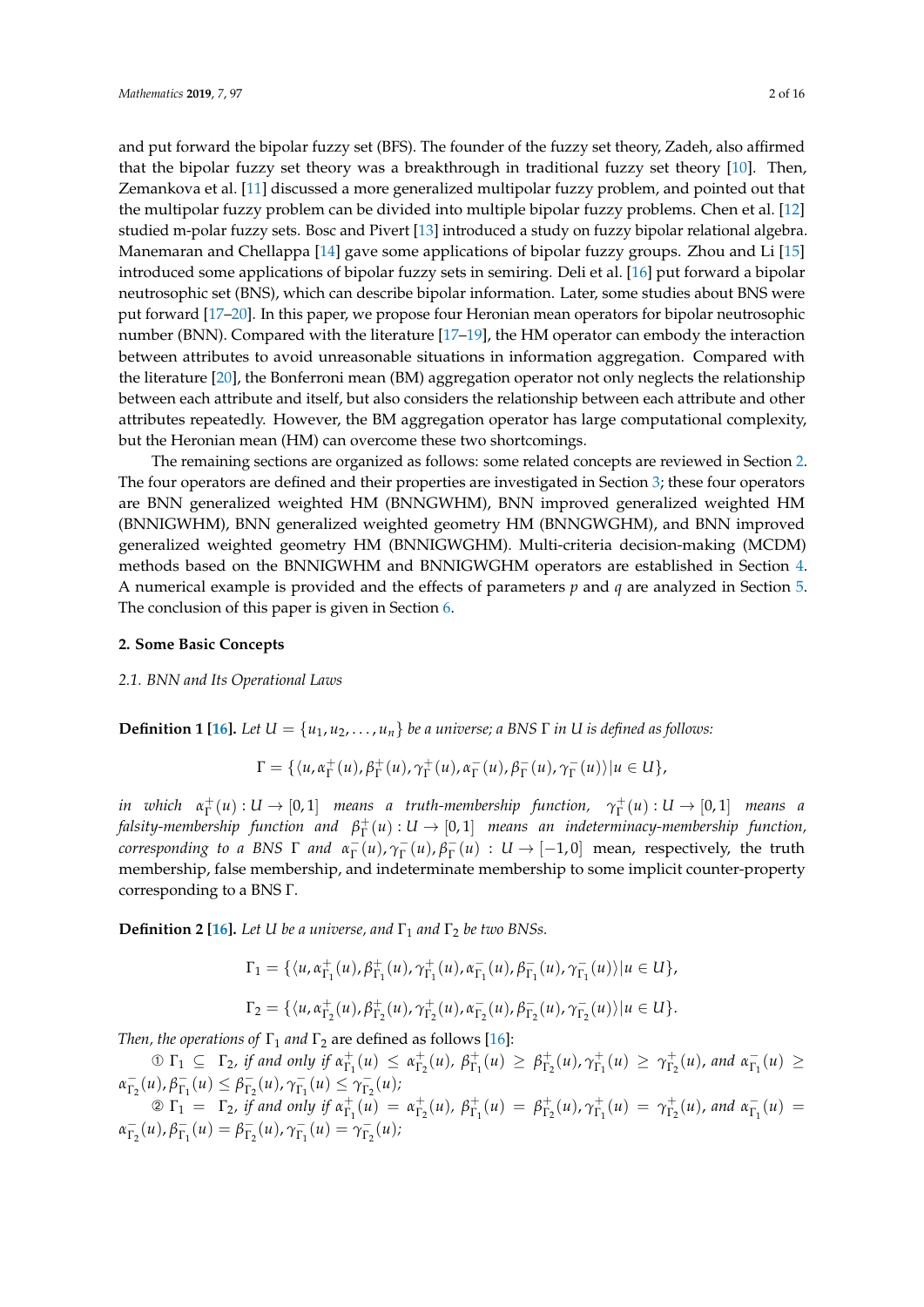$$
\begin{array}{ll}\n\textcircled{1} \Gamma_{1} \cup \Gamma_{2} = \{ \langle & u, \max\left(\alpha_{\Gamma_{1}}^{+}(u), \alpha_{\Gamma_{2}}^{+}(u)\right), \frac{\beta_{\Gamma_{1}}^{+}(u) + \beta_{\Gamma_{2}}^{+}(u)}{2}, \min\left(\gamma_{\Gamma_{1}}^{+}(u), \gamma_{\Gamma_{2}}^{+}(u)\right), \\ & \min\left(\alpha_{\Gamma_{1}}^{-}(u), \alpha_{\Gamma_{2}}^{-}(u)\right), \frac{\beta_{\Gamma_{1}}^{-}(u) + \beta_{\Gamma_{2}}^{-}(u)}{2}, \max\left(\gamma_{\Gamma_{1}}^{-}(u), \gamma_{\Gamma_{2}}^{-}(u)\right) \\\
\textcircled{1} \Gamma_{1} \cap \Gamma_{2} = \{ \langle & u, \min\left(\alpha_{\Gamma_{1}}^{+}(u), \alpha_{\Gamma_{2}}^{+}(u)\right), \frac{\beta_{\Gamma_{1}}^{+}(u) + \beta_{\Gamma_{2}}^{+}(u)}{2}, \max\left(\gamma_{\Gamma_{1}}^{+}(u), \gamma_{\Gamma_{2}}^{+}(u)\right), \\ & \max\left(\alpha_{\Gamma_{1}}^{-}(u), \alpha_{\Gamma_{2}}^{-}(u)\right), \frac{\beta_{\Gamma_{1}}^{-}(u) + \beta_{\Gamma_{2}}^{-}(u)}{2}, \min\left(\gamma_{\Gamma_{1}}^{-}(u), \gamma_{\Gamma_{2}}^{-}(u)\right) \end{array} \rangle | u \in U \};
$$

For convenience, we denote a bipolar neutrosophic number (BNN) by  $\tau=\langle\alpha_\tau^+,\beta_\tau^+,\gamma_\tau^+,\alpha_\tau^-,\beta_\tau^-,\gamma_\tau^- \rangle.$ 

**Definition 3** [\[16\]](#page-14-14). Let  $\tau_1$  and  $\tau_2$  be two BNNs,  $\tau_1 = \langle \alpha_{\tau_1}^+, \beta_{\tau_1}^+, \gamma_{\tau_1}^+, \alpha_{\tau_1}^-, \beta_{\tau_1}^-, \gamma_{\tau_1}^-\rangle$  and  $\tau_2$  =  $\alpha_{\tau_2}^+$ ,  $\beta_{\tau_2}^+$ ,  $\gamma_{\tau_2}^+$ ,  $\alpha_{\tau_2}^-$ ,  $\beta_{\tau_2}^-$ ,  $\gamma_{\tau_2}^-$ ), and  $\delta>0$ ; then, the operations for BNNs are defined as follows [\[16\]](#page-14-14):  $b = -\frac{1}{2}$  is  $a + b = 0$  in two BNNs, τ<sub>1</sub> = 0; then, the operations for BNNs are defined as follows [16]:

$$
\tau_1 \oplus \tau_2 = \langle \alpha_{\tau_1}^+ + \alpha_{\tau_2}^+ - \alpha_{\tau_1}^+ \alpha_{\tau_2}^+, \beta_{\tau_1}^+ \beta_{\tau_2}^+, \gamma_{\tau_1}^+ \gamma_{\tau_2}^+, -\alpha_{\tau_1}^- \alpha_{\tau_2}^-, -(-\beta_{\tau_1}^- - \beta_{\tau_2}^- - \beta_{\tau_1}^- \beta_{\tau_2}^-), -(-\gamma_{\tau_1}^- - \gamma_{\tau_2}^- - \gamma_{\tau_1}^- \gamma_{\tau_2}^-)); \quad (1)
$$

$$
\tau_1 \otimes \tau_2 = \langle \alpha_{\tau_1}^+ \alpha_{\tau_2}^+, \beta_{\tau_1}^+ + \beta_{\tau_2}^+ - \beta_{\tau_1}^+ \beta_{\tau_2}^+, \gamma_{\tau_1}^+ + \gamma_{\tau_2}^+ - \gamma_{\tau_1}^+ \gamma_{\tau_2}^+, -(-\alpha_{\tau_1}^- - \alpha_{\tau_2}^- - \alpha_{\tau_1}^- \alpha_{\tau_2}^-), -\beta_{\tau_1}^- \beta_{\tau_2}^-, -\gamma_{\tau_1}^- \gamma_{\tau_2}^- \rangle; \tag{2}
$$

$$
\delta \tau_1 = \langle 1 - (1 - \alpha_{\tau_1}^+)^\delta, (\beta_{\tau_1}^+)^\delta, (\gamma_{\tau_1}^+)^\delta, -(-\alpha_{\tau_1}^-)^\delta, -\left(1 - (1 - (-\beta_{\tau_1}^-))^\delta\right), -\left(1 - (1 - (-\gamma_{\tau_1}^-))^\delta\right) \rangle; \tag{3}
$$

$$
\tau_1^{\delta} = \langle (\alpha_{\tau_1}^+)^\delta, 1 - (1 - \beta_{\tau_1}^+)^\delta, 1 - (1 - \gamma_{\tau_1}^+)^\delta, -\left(1 - (1 - (-\alpha_{\tau_1}^-))^\delta\right), -(-\beta_{\tau_1}^-)^\delta, -(-\gamma_{\tau_1}^-)^\delta \rangle. \tag{4}
$$

**Definition 4 [\[16\]](#page-14-14).** Let  $\tau = \langle \alpha^+_\tau, \beta^+_\tau, \gamma^+_\tau, \alpha^-_\tau, \beta^-_\tau, \gamma^-_\tau \rangle$  be a BNN; then, we define  $s(\tau)$ ,  $a(\tau)$ , and  $c(\tau)$  as the *score, accuracy, and certain functions, respectively; they are as follows:* ା, ఛ  $\ddot{\phantom{a}}$ ି〉 *be a BNN; then, we define* ()*,* ()*, and* () *as the* 

$$
s(\tau) = \frac{1}{6} \left( \alpha_{\tau}^{+} + 1 - \beta_{\tau}^{+} + 1 - \gamma_{\tau}^{+} + 1 + \alpha_{\tau}^{-} - \beta_{\tau}^{-} - \gamma_{\tau}^{-} \right);
$$
\n(5)

$$
a(\tau) = \alpha_{\tau}^{+} - \gamma_{\tau}^{+} + \alpha_{\tau}^{-} - \gamma_{\tau}^{-};
$$
\n(6)

$$
c(\tau) = \alpha_{\tau}^+ - \gamma_{\tau}^+.
$$
 (7)

**Definition 5 [\[16\]](#page-14-14).** Let  $\tau_1$  and  $\tau_2$  be two BNNs,  $\tau_1 \langle = \alpha_{\tau_1}^+, \beta_{\tau_1}^+, \gamma_{\tau_1}^-, \alpha_{\tau_1}^-, \beta_{\tau_1}^-, \gamma_{\tau_1}^-\rangle$  and  $\tau_2$  $\langle \alpha_{\tau_2}^+, \beta_{\tau_2}^+, \gamma_{\tau_2}^+, \alpha_{\tau_2}^-, \beta_{\tau_2}^-, \gamma_{\tau_2}^- \rangle$ ; then, we can get Figure [1.](#page-2-0)

<span id="page-2-0"></span>

**Figure 1.** The relationship between  $\tau_1$  and  $\tau_2$ .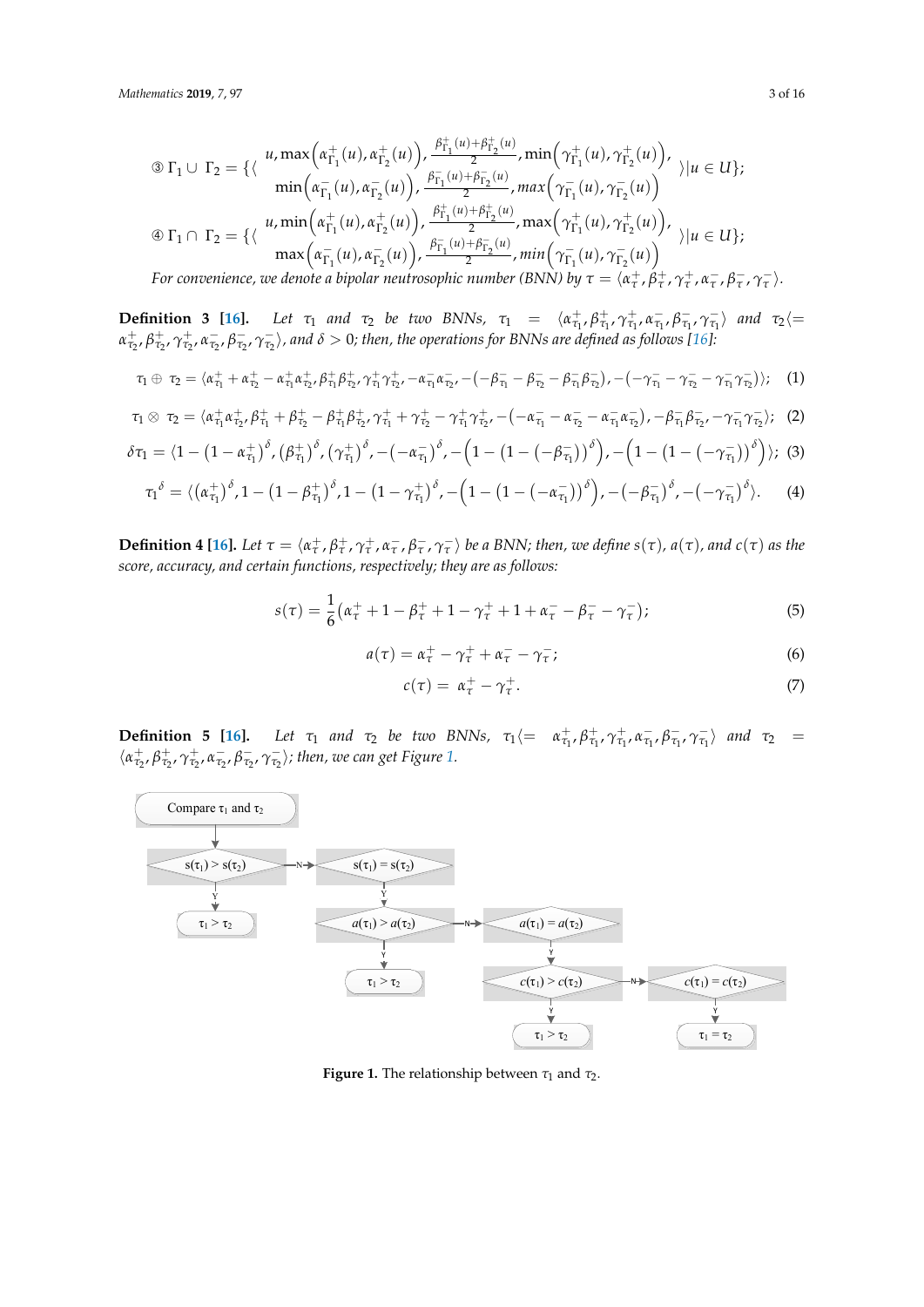*2.2. Generalized Weighted HM (GWHM), Improved Generalized Weighted HM (IGWHM), Generalized Weighted Geometry HM (GWGHM), and Improved Generalized Weighted Geometry HM (IGWGHM) Operators*

**Definition 6 [\[21\]](#page-15-2).** Let  $\varepsilon = (\varepsilon_1, \varepsilon_2, \cdots, \varepsilon_k)$  be the weight vector of a collection of non-negative real numbers  $(\tau_1, \ \tau_2, \ldots, \ \tau_k)$ ,  $\sum_{j=1}^k \varepsilon_j = 1$  and  $\varepsilon_j \in [0,1]$ , and  $t, s \geq 0$ . Then,

$$
GWHM^{t,s}(\tau_1, \tau_2, \ldots, \tau_k) = \left( \frac{2}{k(k+1)} \sum_{j=1}^k \sum_{i=j}^k (\varepsilon_j \tau_j)^t (\varepsilon_i \tau_i)^s \right)^{\frac{1}{t+s}}, \tag{8}
$$

*which is called a GWHM operator.*

**Definition 7 [\[22\]](#page-15-3).** Let  $\varepsilon = (\varepsilon_1, \varepsilon_2, \cdots, \varepsilon_k)$  be the weight vector of a collection of non-negative real numbers  $(\tau_1, \ \tau_2, \ldots, \ \tau_k)$ ,  $\sum_{j=1}^k \varepsilon_j = 1$  and  $\varepsilon_j \in [0,1]$ , and  $t, s \geq 0$ . Then,

$$
GWHM^{t,s}(\tau_1, \tau_2, \ldots, \tau_k) = \left( \begin{array}{cc} \frac{k}{\lambda} & \frac{k}{\theta} \\ \frac{\theta}{\lambda} & \frac{\theta}{j=1} \end{array} \left( \varepsilon_j^t \varepsilon_i^s \tau_j^t \otimes \tau_i^s \right) \right)^{\frac{1}{t+s}}, \tag{9}
$$

 $\omega$  *k*)  $\lambda = \sum_{j=1}^k \sum_{i=j}^k \varepsilon_j^{\ t} \varepsilon_i^{\ s}$  is called an IGWHM operator.

**Definition 8 [\[21\]](#page-15-2).** Let  $\varepsilon = (\varepsilon_1, \varepsilon_2, \cdots, \varepsilon_k)$  be the weight vector of a collection of non-negative real numbers  $(\tau_1, \ \tau_2, \ldots, \ \tau_k)$ ,  $\sum_{j=1}^k \varepsilon_j = 1$  and  $\varepsilon_j \in [0,1]$ , and  $t, s \geq 0$ . Then,

$$
GWGHM^{t,s}(\tau_1, \tau_2, \ldots, \tau_k) = \frac{1}{t+s} \underset{j=1}{\overset{k}{\otimes}} \underset{i=j}{\overset{k}{\otimes}} ((t\tau_j)^{\epsilon_j} \oplus (s\tau_i)^{\epsilon_i})^{\frac{2}{k(k+1)}}, \qquad (10)
$$

*which is called a GWGHM operator.*

**Definition 9 [\[22\]](#page-15-3).** Let  $\varepsilon = (\varepsilon_1, \varepsilon_2, \cdots, \varepsilon_k)$  be the weight vector of a collection of non-negative real numbers  $(\tau_1, \ \tau_2, \ldots, \ \tau_k)$ ,  $\sum_{j=1}^k \varepsilon_j = 1$  and  $\varepsilon_j \in [0,1]$ , and  $t, s \geq 0$ . Then,

IGWGHM<sup>t, s</sup>(
$$
\tau_1
$$
,  $\tau_2$ ,...,  $\tau_k$ ) =  $\frac{1}{t+s} \begin{pmatrix} k & k \\ \otimes & \otimes \\ j=1 & i=j \end{pmatrix} (t\tau_j \oplus s\tau_i) \frac{2(k+1-j)}{k(k+1)} \frac{\varepsilon_i}{\sum_{m=j}^k \varepsilon_m}$  (11)

*which is called an IGWGHM operator.*

# <span id="page-3-0"></span>**3. Some BNN Aggregation Operators**

*3.1. GWHM Operators for BNNs*

**Definition 10.** Let t,  $s \ge 0$ , and  $t + s \ne 0$ , a collection  $\tau_j = \langle \alpha^+_{\tau_j}, \beta^+_{\tau_j}, \gamma^+_{\tau_j}, \alpha^-_{\tau_j}, \beta^-_{\tau_j}, \gamma^-_{\tau_j} \rangle$   $(j = 1, 2, \cdots, k)$  of *BNN; then, we define the BNNGWHM operator as follows:*

$$
BNNGWHM^{t,s}(\tau_1, \tau_2, ..., \tau_k) = \left(\frac{2}{k(k+1)} \sum_{j=1}^k \sum_{i=j}^k (\varepsilon_j \tau_j)^t (\varepsilon_i \tau_i)^s\right)^{\frac{1}{t+s}}, \quad (12)
$$

 $$ 

According to Definitions 3 and 10, the following theorem can be attained: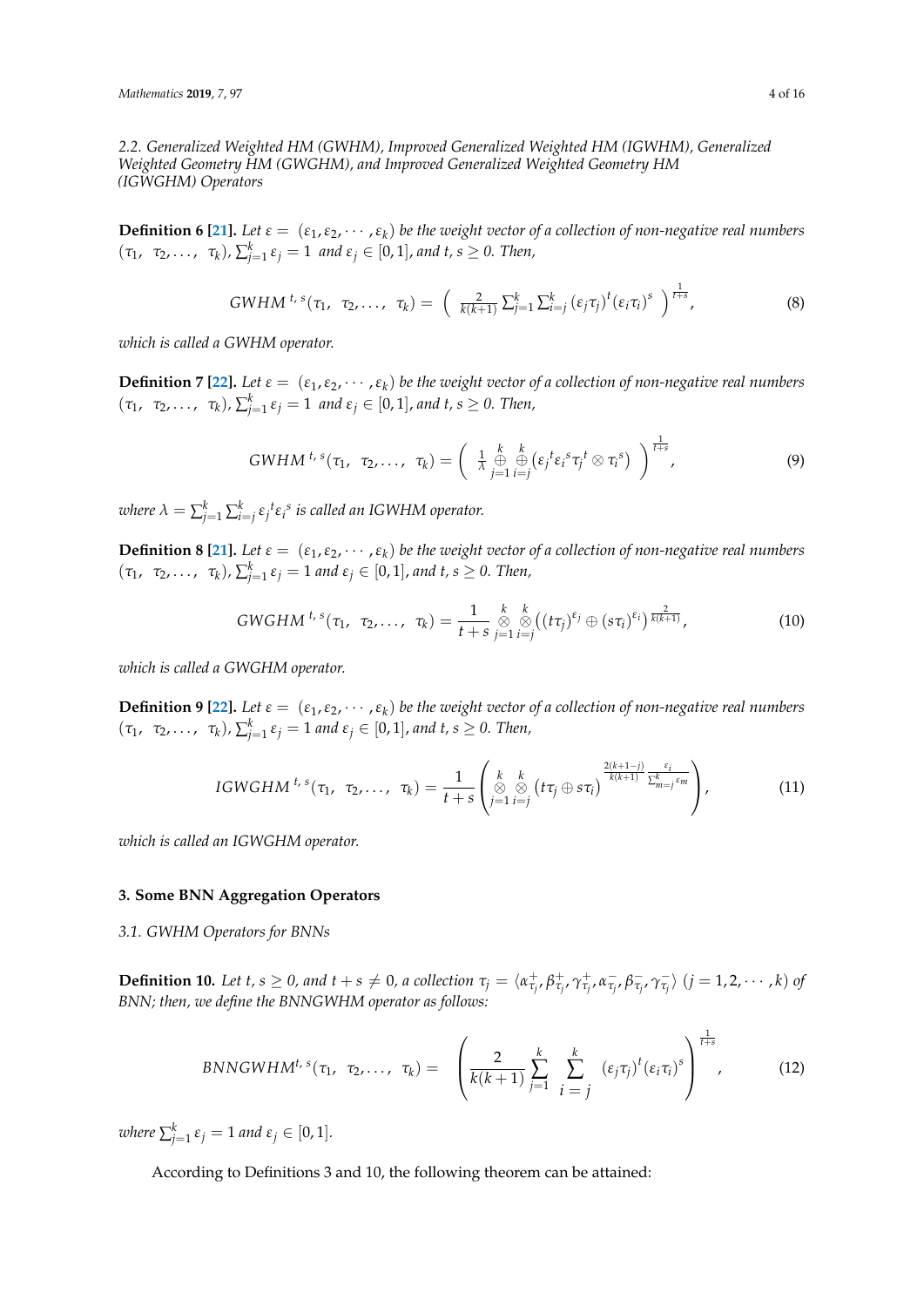**Theorem 1.** Set a collection  $\tau_j = \langle \alpha_{\tau_j}^+, \beta_{\tau_j}^+, \gamma_{\tau_j}^+, \alpha_{\tau_j}^-, \beta_{\tau_j}^-, \gamma_{\tau_j}^- \rangle$   $(j = 1, 2, \dots, k)$  of BNNs, using the *BNNGWHM operator; then, the aggregation result is still a BNN, which is given by the following form:*

$$
BNNGWHM^{t,s}(\tau_1, \tau_2, ..., \tau_k) = \left(\frac{2}{k(k+1)} \sum_{j=1}^k \sum_{i=j}^k (\varepsilon_j \tau_j)^t (\varepsilon_i \tau_i)^s\right)^{\frac{1}{t+s}} =
$$
\n
$$
\left(1 - \prod_{j=1}^k \prod_{i=j}^k \left(1 - \left(1 - \left(1 - \left(1 - \alpha_{\tau_j}^+\right)^{\varepsilon_j}\right)^t \left(1 - \left(1 - \alpha_{\tau_i}^+\right)^{\varepsilon_j}\right)^s\right)^{\frac{1}{s}}\right)^{\frac{1}{t+s}}, 1 - \left(1 - \prod_{j=1}^k \prod_{i=j}^k \left(1 - \left(1 - \left(\beta_{\tau_j}^+\right)^{\varepsilon_j}\right)^t \left(1 - \left(\beta_{\tau_j}^+\right)^{\varepsilon_j}\right)^{\frac{1}{s}}\right)^{\frac{1}{t+s}}, 1 - \left(1 - \prod_{j=1}^k \prod_{i=j}^k \left(1 - \left(1 - \left(\beta_{\tau_j}^+\right)^{\varepsilon_j}\right)^t \left(1 - \left(\beta_{\tau_j}^+\right)^{\varepsilon_j}\right)^{\frac{1}{s}}\right)^{\frac{1}{t+s}}, 1 - \left(1 - \prod_{j=1}^k \prod_{i=j}^k \left(1 - \left(1 - \left(-\alpha_{\tau_j}^-\right)^{\varepsilon_j}\right)^t \left(1 - \left(-\alpha_{\tau_j}^-\right)^{\varepsilon_j}\right)^{\frac{1}{s}}\right)^{\frac{1}{t+s}}\right), \quad 1 - \left(1 - \prod_{j=1}^k \prod_{i=j}^k \left(1 - \left(1 - \left(-\alpha_{\tau_j}^-\right)^t\right)^t \left(1 - \left(1 - \left(-\alpha_{\tau_j}^-\right)^t\right)^s\right)^{\frac{1}{s}}\right)^{\frac{1}{t+s}} - \left(1 - \prod_{j=1}^k \prod_{i=j}^k \left(1 - \left(1 - \left(-\alpha_{\tau_j}^-\right)^t\right)^t\right)^t \left(1 - \left(1 - \left(-\gamma_{\tau_j}^-\right)^t\right)^s\right)^{\frac{1}{s}}\right)^{\frac{1}{t+s}}\right)
$$
\n
$$
- \left(1 - \prod_{j=1}^k \prod_{i=j
$$

 $\nu$  *k*) *k*  $\frac{1}{\lambda} = \frac{2}{k(k+1)}$ ,  $\sum_{j=1}^{k} \varepsilon_j = 1$  and  $\varepsilon_j \in [0,1]$ .

**Proof.**

$$
(1) \epsilon_{j}\tau_{j} = (1 - (1 - \alpha_{\tau_{j}}^{+})^{s_{j}}, (\beta_{\tau_{j}}^{+})^{s_{j}}, (\gamma_{\tau_{j}}^{+})^{s_{j}}, -(-\alpha_{\overline{\tau_{j}}})^{s_{j}}, -(1 - (1 - (-\beta_{\overline{\tau_{j}}}))^{s_{j}}), -(1 - (1 - (-\gamma_{\overline{\tau_{j}}}))^{s_{j}}),
$$
\n
$$
(2) \epsilon_{i}\tau_{i} = (1 - (1 - \alpha_{\tau_{i}}^{+})^{s_{i}}, (\beta_{\tau_{i}}^{+})^{s_{i}}, (\gamma_{\tau_{i}}^{+})^{s_{i}}, -(-\alpha_{\overline{\tau_{i}}})^{s_{i}}, -(1 - (1 - (-\beta_{\overline{\tau_{j}}}))^{s_{i}}), -(1 - (1 - (-\gamma_{\overline{\tau_{j}}}))^{s_{i}}),
$$
\n
$$
(3) (\epsilon_{j}\tau_{j})^{t} = \langle (1 - (1 - \alpha_{\overline{\tau_{j}}})^{s_{j}})^{t}, 1 - (1 - (\beta_{\overline{\tau_{j}}})^{s_{j}})^{t}, 1 - (1 - (\gamma_{\overline{\tau_{j}}})^{s_{j}})^{t},
$$
\n
$$
-(1 - (1 - (-\alpha_{\overline{\tau_{j}}})^{s_{j}})^{t}), -(1 - (1 - (-\beta_{\overline{\tau_{j}}}))^{s_{j}})^{t}, -(1 - (1 - (-\gamma_{\overline{\tau_{j}}}))^{s_{j}})^{t},
$$
\n
$$
(4) (\epsilon_{i}\tau_{i})^{s} = \langle (1 - (1 - \alpha_{\overline{\tau_{j}}})^{s_{i}})^{s}, 1 - (1 - (\beta_{\overline{\tau_{j}}})^{s_{i}})^{s}, 1 - (1 - (\gamma_{\overline{\tau_{j}}})^{s_{i}})^{s},
$$
\n
$$
-(1 - (1 - (-\alpha_{\overline{\tau_{j}}})^{s_{i}})^{s}) - (1 - (1 - (-\beta_{\overline{\tau_{j}}}))^{s_{i}})^{s}, -(1 - (1 - (-\gamma_{\overline{\tau_{j}}}))^{s_{i}})^{s},
$$
\n
$$
(5) (\epsilon_{j}\tau_{j})^{t} (\epsilon_{i}\tau_{i})^{s} = \langle (1 - (1 - \alpha_{\overline{\tau_{j}}})^{s_{i}})^{s},
$$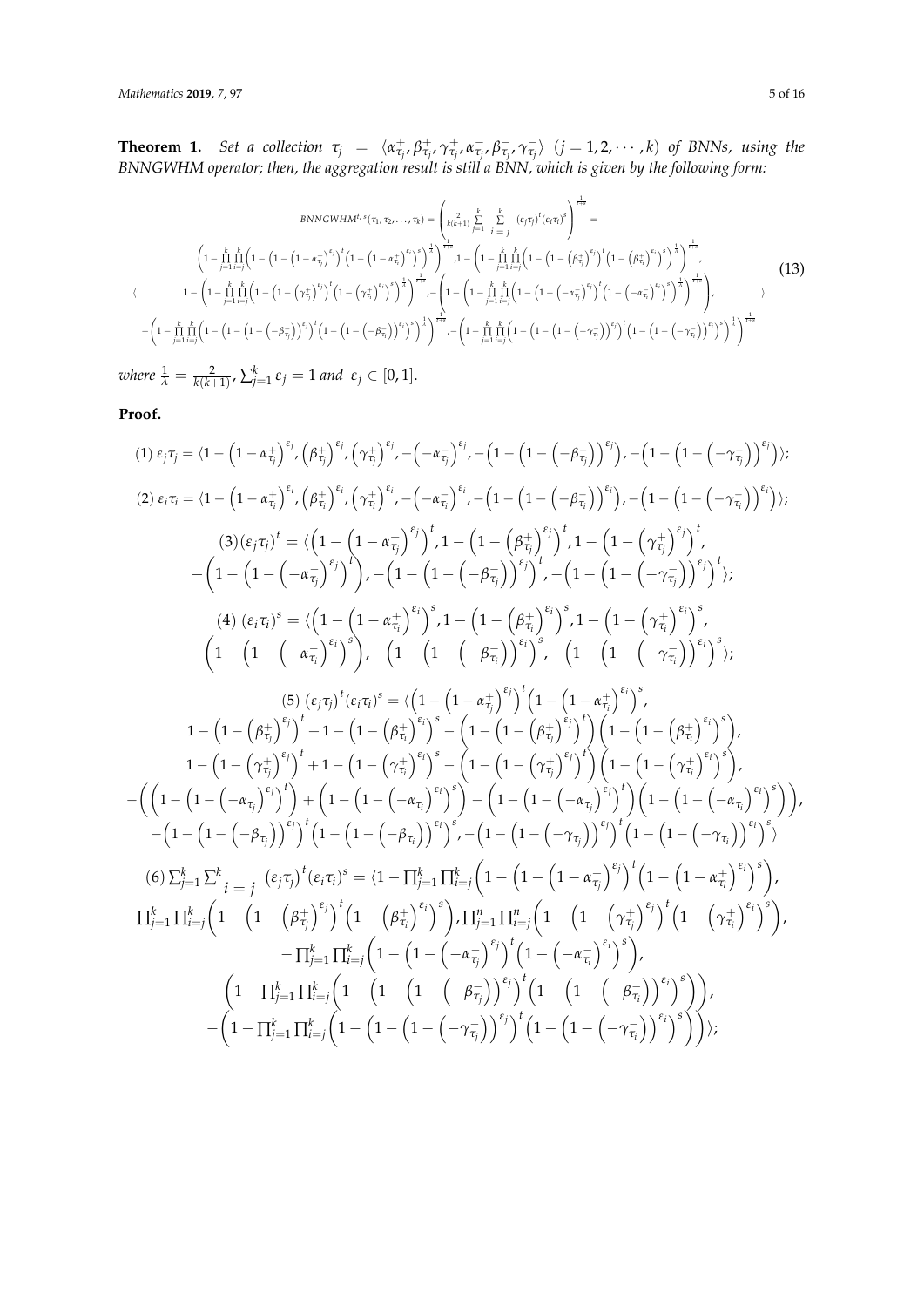$$
(7) \frac{2}{k(k+1)} \sum_{j=1}^{k} \sum_{i=j}^{k} (\epsilon_{j}\tau_{j})^{t} (\epsilon_{i}\tau_{i})^{s} = \frac{1}{\lambda} \sum_{j=1}^{k} \sum_{i=j}^{k} (\epsilon_{j}\tau_{j})^{t} (\epsilon_{i}\tau_{i})^{s} = 1 - \prod_{j=1}^{k} \prod_{i=j}^{k} (1 - (1 - (1 - \alpha_{\tau_{j}}^{+})^{c_{j}})^{t})^{t} (1 - (1 - \alpha_{\tau_{j}}^{+})^{c_{j}})^{s})^{\frac{1}{\lambda}},
$$
\n
$$
\frac{\prod_{j=1}^{k} \prod_{i=j}^{k} (1 - (1 - (\rho_{\tau_{j}}^{+})^{c_{j}})^{t})^{t} (1 - (\rho_{\tau_{i}}^{+})^{c_{j}})^{s})^{\frac{1}{\lambda}}}{\prod_{j=1}^{k} \prod_{i=j}^{k} (1 - (1 - (\gamma_{\tau_{j}}^{+})^{c_{j}})^{t})^{t} (1 - (\gamma_{\tau_{i}}^{+})^{c_{j}})^{s})^{\frac{1}{\lambda}}},
$$
\n
$$
-\frac{\prod_{j=1}^{k} \prod_{i=j}^{k} (1 - (1 - (-\alpha_{\tau_{j}}^{-})^{c_{j}})^{t})^{t} (1 - (-\alpha_{\tau_{i}}^{-})^{c_{i}})^{s})^{\frac{1}{\lambda}}}{(1 - \prod_{j=1}^{k} \prod_{i=j}^{k} (1 - (1 - (-\rho_{\tau_{i}}^{-})^{c_{j}})^{t})^{t})^{t} (1 - (1 - (-\rho_{\tau_{i}}^{-}))^{c_{i}})^{s})^{\frac{1}{\lambda}}},
$$
\n
$$
-(1 - \prod_{j=1}^{k} \prod_{i=j}^{k} (1 - (1 - (-(\gamma_{\tau_{i}}^{-})^{c_{j}})^{t})^{t})^{t} (1 - (1 - (-\gamma_{\tau_{i}}^{-}))^{c_{i}})^{s})^{\frac{1}{\lambda}}}
$$
\n
$$
(8) \left(\frac{1}{\lambda} \sum_{j=1}^{k} \sum_{i=j}^{k} (\epsilon_{j}\tau_{j})^{t} (\epsilon_{i}\tau_{i})^{s}\right)^{\frac{1}{\lambda}} = 1 - \left(1 - \prod_{j=1}^{k} \prod_{i=j}^{k} (1
$$

This proves Theorem 1.  $\Box$ 

**Theorem 2.** (Monotonicity). Set  $\tau_j = \langle \alpha_{\tau_j}^+, \beta_{\tau_j}^+, \alpha_{\tau_j}^-, \beta_{\tau_j}^-, \gamma_{\tau_j}^- \rangle$   $(j = 1, 2, \dots, k)$  and  $\sigma_j =$  $\langle \alpha_{\sigma_j}^+, \beta_{\sigma_j}^+, \gamma_{\sigma_j}^+, \alpha_{\sigma_j}^-, \beta_{\sigma_j}^-, \gamma_{\sigma_j}^-\rangle$   $(j=1,2,\cdots,k)$  as two collections of BNNs; if  $\alpha_{\tau_j}^+\leq \alpha_{\sigma_j}^+, \beta_{\tau_j}^+\geq \beta_{\sigma_j}^+, \gamma_{\tau_j}^+\geq$  $\gamma^+_{\sigma_j}$  and  $\alpha^-_{\tau_j} \geq \alpha^-_{\sigma_j}$ ,  $\beta^-_{\tau_j} \leq \beta^-_{\sigma_j}$ ,  $\gamma^-_{\tau_j} \leq \gamma^-_{\sigma_j}$  , then

$$
BNNGWHM^{t,s}(\tau_1, \tau_2, \ldots, \tau_k) \leq BNNGWHM^{t,s}(\sigma_1, \sigma_2, \ldots, \sigma_k).
$$

**Proof.** For  $\alpha^+_{\tau_j} \leq \alpha^+_{\sigma_j}, \beta^+_{\tau_j} \geq \beta^+_{\sigma_j}, \gamma^+_{\tau_j} \geq \gamma^+_{\sigma_j}$  and  $\alpha^-_{\tau_j} \geq \alpha^-_{\sigma_j}, \beta^-_{\tau_j} \leq \beta^-_{\sigma_{j'}}, \gamma^-_{\tau_j} \leq \gamma^-_{\sigma_{j'}},$  it is obvious that

$$
\left(1-\left(1-\alpha_{\tau_j}^+\right)^{\epsilon_j}\right)^t\left(1-\left(1-\alpha_{\tau_i}^+\right)^{\epsilon_i}\right)^s\leq \left(1-\left(1-\alpha_{\sigma_j}^+\right)^{\epsilon_j}\right)^t\left(1-\left(1-\alpha_{\sigma_i}^+\right)^{\epsilon_i}\right)^s,
$$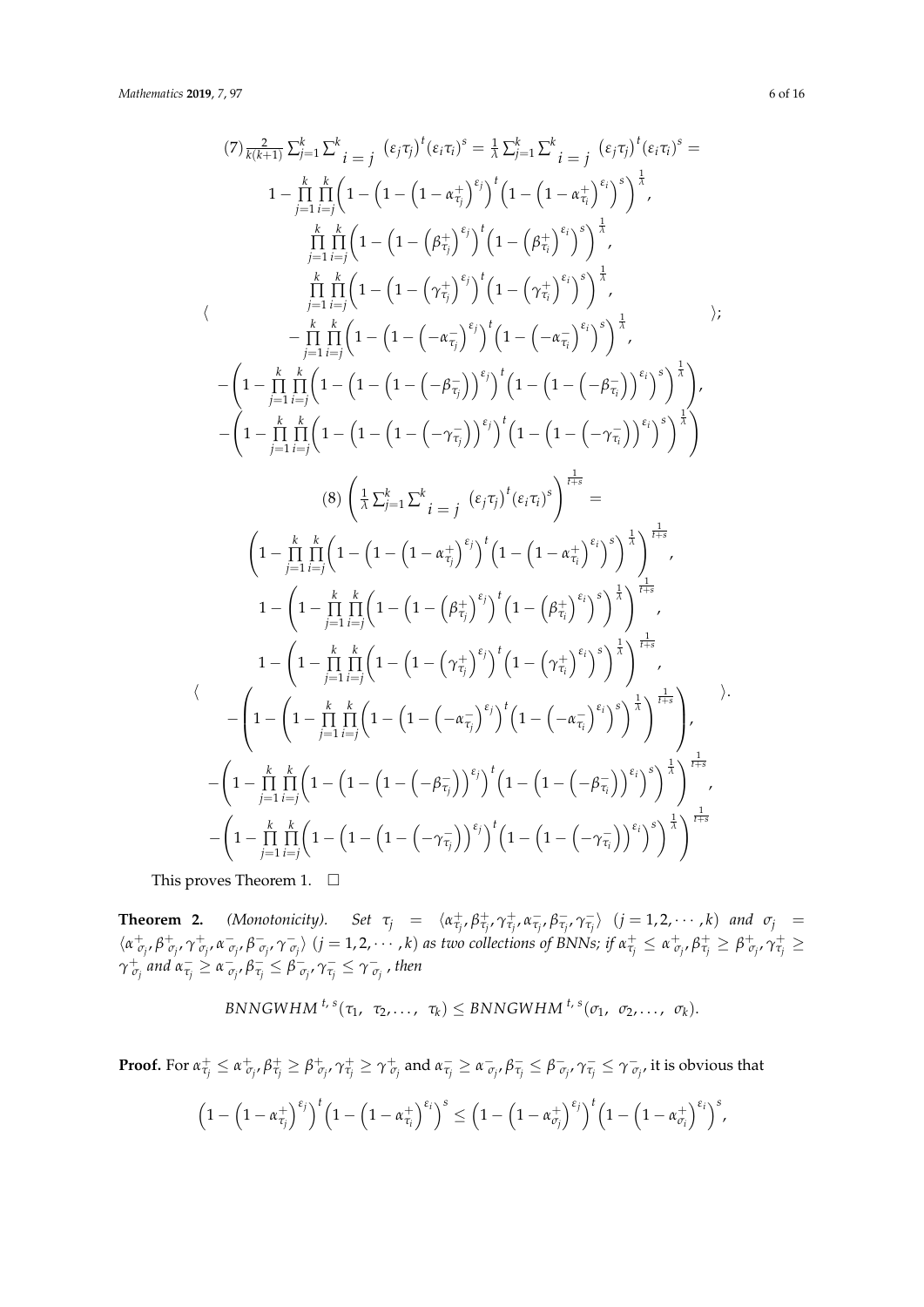$$
\begin{aligned}&\left(1-\prod\limits_{j=1}^k\prod\limits_{i=j}^k\left(1-\left(1-\left(1-\alpha_{\tau_j}^+\right)^{\varepsilon_j}\right)^t\left(1-\left(1-\alpha_{\tau_i}^+\right)^{\varepsilon_i}\right)^s\right)^\frac{1}{\lambda}\right)^\frac{1}{t+s}\\&\leq\left(1-\prod\limits_{j=1}^k\prod\limits_{i=j}^k\left(1-\left(1-\left(1-\alpha_{\sigma_j}^+\right)^{\varepsilon_j}\right)^t\right)^t\left(1-\left(1-\alpha_{\sigma_i}^+\right)^{\varepsilon_i}\right)^s\right)^\frac{1}{\lambda}\right)^\frac{1}{t+s}.\end{aligned}
$$

Similarly

$$
1 - \left(1 - \prod_{j=1}^{k} \prod_{i=j}^{k} \left(1 - \left(1 - \left(\beta_{\tau_{j}}^{+}\right)^{\epsilon_{j}}\right)^{t} \left(1 - \left(\beta_{\tau_{i}}^{+}\right)^{\epsilon_{i}}\right)^{s}\right)^{\frac{1}{s}}\right)^{\frac{1}{t+s}} \geq
$$
\n
$$
1 - \left(1 - \prod_{j=1}^{k} \prod_{i=j}^{k} \left(1 - \left(1 - \left(\beta_{\sigma_{j}}^{+}\right)^{\epsilon_{j}}\right)^{t} \left(1 - \left(\beta_{\sigma_{i}}^{+}\right)^{\epsilon_{i}}\right)^{s}\right)^{\frac{1}{s}}\right)^{\frac{1}{t+s}} ,
$$
\n
$$
1 - \left(1 - \prod_{j=1}^{k} \prod_{i=j}^{k} \left(1 - \left(1 - \left(\gamma_{\tau_{j}}^{+}\right)^{\epsilon_{j}}\right)^{t} \left(1 - \left(\gamma_{\tau_{i}}^{+}\right)^{\epsilon_{i}}\right)^{s}\right)^{\frac{1}{s}}\right)^{\frac{1}{t+s}} \\ \geq 1 - \left(1 - \prod_{j=1}^{k} \prod_{i=j}^{k} \left(1 - \left(1 - \left(\gamma_{\sigma_{j}}^{+}\right)^{\epsilon_{j}}\right)^{t} \left(1 - \left(\gamma_{\sigma_{i}}^{+}\right)^{\epsilon_{i}}\right)^{s}\right)^{\frac{1}{s}}\right)^{\frac{1}{t+s}} ,
$$
\n
$$
- \left(1 - \left(1 - \prod_{j=1}^{k} \prod_{i=j}^{k} \left(1 - \left(1 - \left(-\alpha_{\tau_{j}}^{-}\right)^{\epsilon_{j}}\right)^{t} \left(1 - \left(-\alpha_{\tau_{i}}^{-}\right)^{\epsilon_{i}}\right)^{s}\right)^{\frac{1}{s}}\right)^{\frac{1}{t+s}}\right)
$$
\n
$$
\geq - \left(1 - \left(1 - \prod_{j=1}^{k} \prod_{i=j}^{k} \left(1 - \left(1 - \left(-\alpha_{\sigma_{i}}^{-}\right)^{\epsilon_{i}}\right)^{t}\right)^{t} \left(1 - \left(-\alpha_{\sigma_{i}}^{-}\right)^{\epsilon_{i}}\right)^{s}\right)^{\frac{1}{s}}\right)^{\frac{1}{t+s}} - \left(1 - \prod_{j=1}^{
$$

and

$$
\begin{array}{l} -\bigg(1-\prod_{j=1}^{k}\prod_{i=j}^{k}\bigg(1-\big(1-\Big(1-\Big(-\gamma_{\tau_{j}}^{-}\Big)\Big)^{\epsilon_{j}}\big)^{t}\bigg(1-\Big(1-\Big(-\gamma_{\tau_{i}}^{-}\Big)\Big)^{\epsilon_{i}}\big)^{s}\bigg)^{\frac{1}{\lambda}}\bigg)^{\frac{1}{s+t}} \le \\ -\bigg(1-\prod_{j=1}^{k}\prod_{i=j}^{k}\bigg(1-\Big(1-\Big(1-\Big(-\gamma_{\sigma_{j}}^{-}\Big)\Big)^{\epsilon_{j}}\big)^{t}\bigg)^{t}\bigg(1-\Big(1-\Big(-\gamma_{\sigma_{i}}^{-}\Big)\Big)^{\epsilon_{i}}\big)^{s}\bigg)^{\frac{1}{\lambda}}\bigg)^{\frac{1}{s+t}} . \end{array}
$$

Thus,  $BNNGWHM^{t, s}(\tau_1, \tau_2, ..., \tau_k) \leq BNNGWHM^{t, s}(\sigma_1, \sigma_2, ..., \sigma_k)$ ; this proves Theorem 2.  $\Box$ 

# *3.2. Improved Generalized Weighted HM Operators for BNNs*

**Definition 11.** Let t,  $s \ge 0$ , and  $t + s \ne 0$ , a collection  $\tau_j \langle = \alpha^+_{\tau_j}, \beta^+_{\tau_j}, \gamma^+_{\tau_j}, \alpha^-_{\tau_j}, \beta^-_{\tau_j}, \gamma^-_{\tau_j} \ (j = 1, 2, \cdots, k) \rangle$  of *BNN; then, we define the BNNIGWHM operator as follows:*

$$
BNNIGWHM^{t,s}(\tau_1, \tau_2, \ldots, \tau_k) = \left(\begin{array}{cc} \frac{1}{\sum_{j=1}^k \sum_{i=j}^k \epsilon_j \epsilon_i} \bigoplus_{j=1}^k \xi_j \epsilon_i \tau_j t \otimes \tau_i \end{array}\right)^{\frac{1}{t+s}}, \qquad (14)
$$

 $where \sum_{j=1}^{k} \varepsilon_j = 1$  and  $\varepsilon_j \in [0,1].$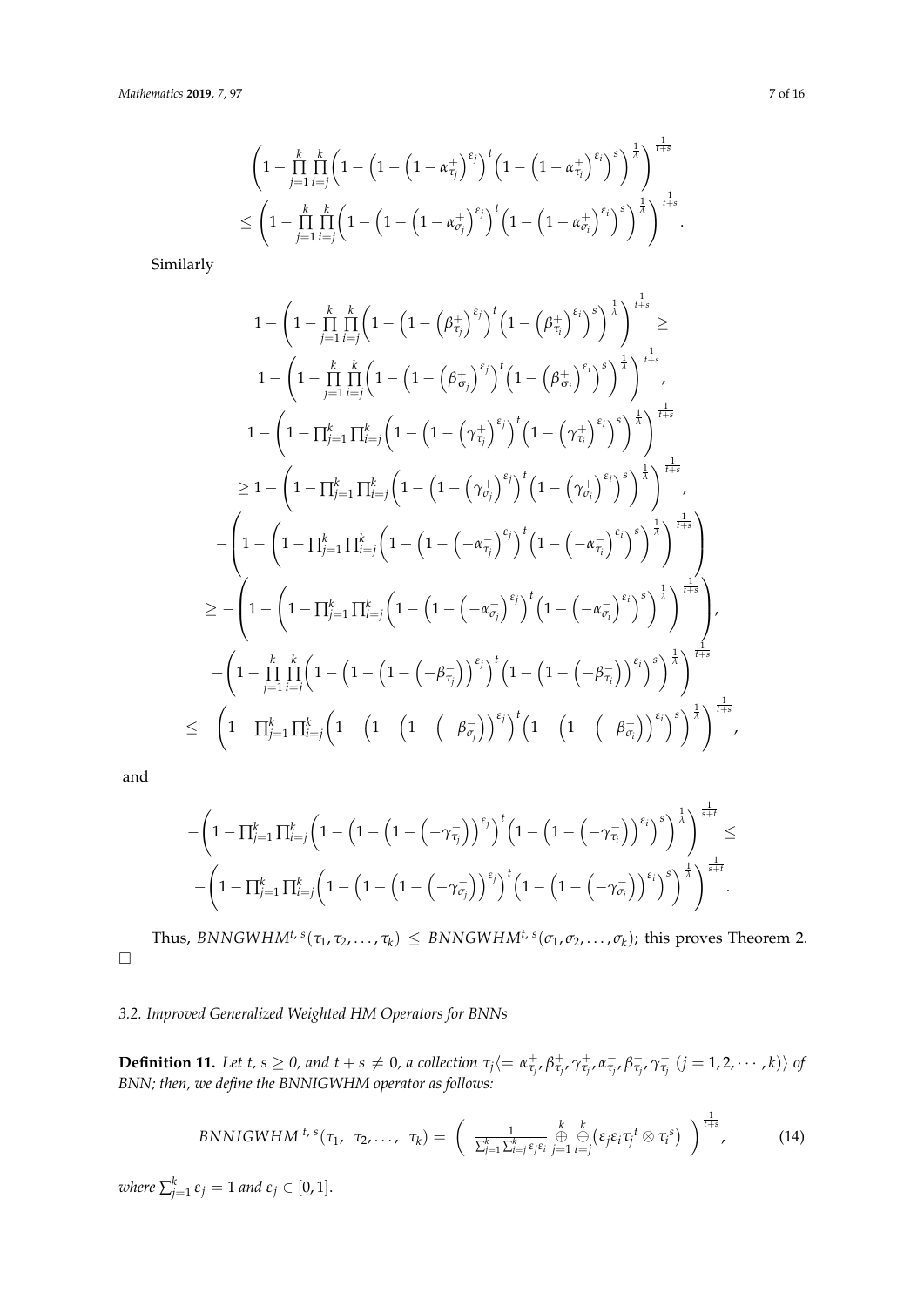According to Definitions 3 and 11, the following theorem can be attained:

**Theorem 3.** Set a collection  $\tau_j\langle=\alpha^+_{\tau_j},\beta^+_{\tau_j},\gamma^+_{\tau_j},\alpha^-_{\tau_j},\beta^-_{\tau_j},\gamma^-_{\tau_j}\ (j=1,2,\cdots,k)\rangle$  of BNNs, using BNNIGWHM *operator; then, the aggregation result is still a BNN, which is given by the following form:*

BNNIGWHM<sup>t, s</sup>(
$$
\tau_1, \tau_2, ..., \tau_k
$$
) =  $\left(\frac{1}{\sum_{j=1}^k \sum_{i=j}^k \epsilon_j \epsilon_i} \frac{k}{j=1} \frac{k}{i=j} (ε_j ε_i \tau_j^t \otimes \tau_i^s) \right)^{\frac{1}{t+s}}$   
\n
$$
\left(1 - \left(\prod_{j=1}^k \prod_{i=j}^k \left(1 - \left(\alpha_{\tau_j}^+\right)^t \left(\alpha_{\tau_i}^+\right)^s\right)^{\epsilon_j \epsilon_i}\right)^{\frac{1}{\tau}}\right)^{\frac{1}{t+s}}
$$
\n
$$
1 - \left(1 - \left(\prod_{j=1}^k \prod_{i=j}^k \left(1 - \left(1 - \beta_{\tau_j}^+\right)^t \left(1 - \beta_{\tau_i}^+\right)^s\right)^{\epsilon_j \epsilon_i}\right)^{\frac{1}{\tau}}\right)^{\frac{1}{t+s}},
$$
\n
$$
1 - \left(1 - \left(\prod_{j=1}^k \prod_{i=j}^k \left(1 - \left(1 - \gamma_{\tau_j}^+\right)^t \left(1 - \gamma_{\tau_i}^+\right)^s\right)^{\epsilon_j \epsilon_i}\right)^{\frac{1}{\tau}}\right)^{\frac{1}{t+s}},
$$
\n
$$
\left(1 - \left(1 - \left(\prod_{j=1}^k \prod_{i=j}^k \left(1 - \left(1 - \left(-\alpha_{\tau_j}^-\right)\right)^t \left(1 - \left(-\alpha_{\tau_i}^-\right)\right)^s\right)^{\epsilon_j \epsilon_i}\right)^{\frac{1}{\tau}}\right)^{\frac{1}{t+s}}\right),
$$
\n
$$
- \left(1 - \left(\prod_{j=1}^k \prod_{i=j}^k \left(1 - \left(-\beta_{\tau_j}^-\right)^t \left(-\beta_{\tau_i}^-\right)^s\right)^{\epsilon_j \epsilon_i}\right)^{\frac{1}{\tau}}\right)^{\frac{1}{t+s}},
$$
\n
$$
- \left(1 - \left(\prod_{j=1}^k \prod_{i=j}^k \left(1 - \left(-\gamma_{\tau_j}^-\right)^t \left(-\gamma_{\tau_j}^-\right)^s\right)^{\epsilon_j \epsilon_i}\right)^{\frac{1}{\tau}}\right)^{\frac{1}{t+s}}
$$
\n
$$
- \left(1 - \left(\prod_{j=
$$

where  $\lambda = \sum_{j=1}^k \sum_{i=j}^k \varepsilon_j \varepsilon_i$ ,  $\sum_{j=1}^k \sum_{j=1}^k \varepsilon_j$  $\sum_{j=1}$   $\varepsilon_j = 1$  *and*  $\varepsilon_j \in [0,1].$ 

The proof of Theorem 3 can be achieved according to the proof of Theorem 1; thus, we omit it here.

**Theorem 4.** (Idempotency). Set a collection  $\tau_j = \langle \alpha_{\tau_j}^+, \beta_{\tau_j}^+, \gamma_{\tau_j}^+, \alpha_{\tau_j}^-, \beta_{\tau_j}^-, \gamma_{\tau_j}^- \rangle$   $(j = 1, 2, \cdots, k)$  of BNNs; *if*  $\tau_j = \tau$ *, then* 

$$
BNNIGWHM^{t,s}(\tau_1,\tau_2,\ldots,\tau_k)=BNNIGWHM^{t,s}(\tau,\tau,\ldots\tau)=\tau.
$$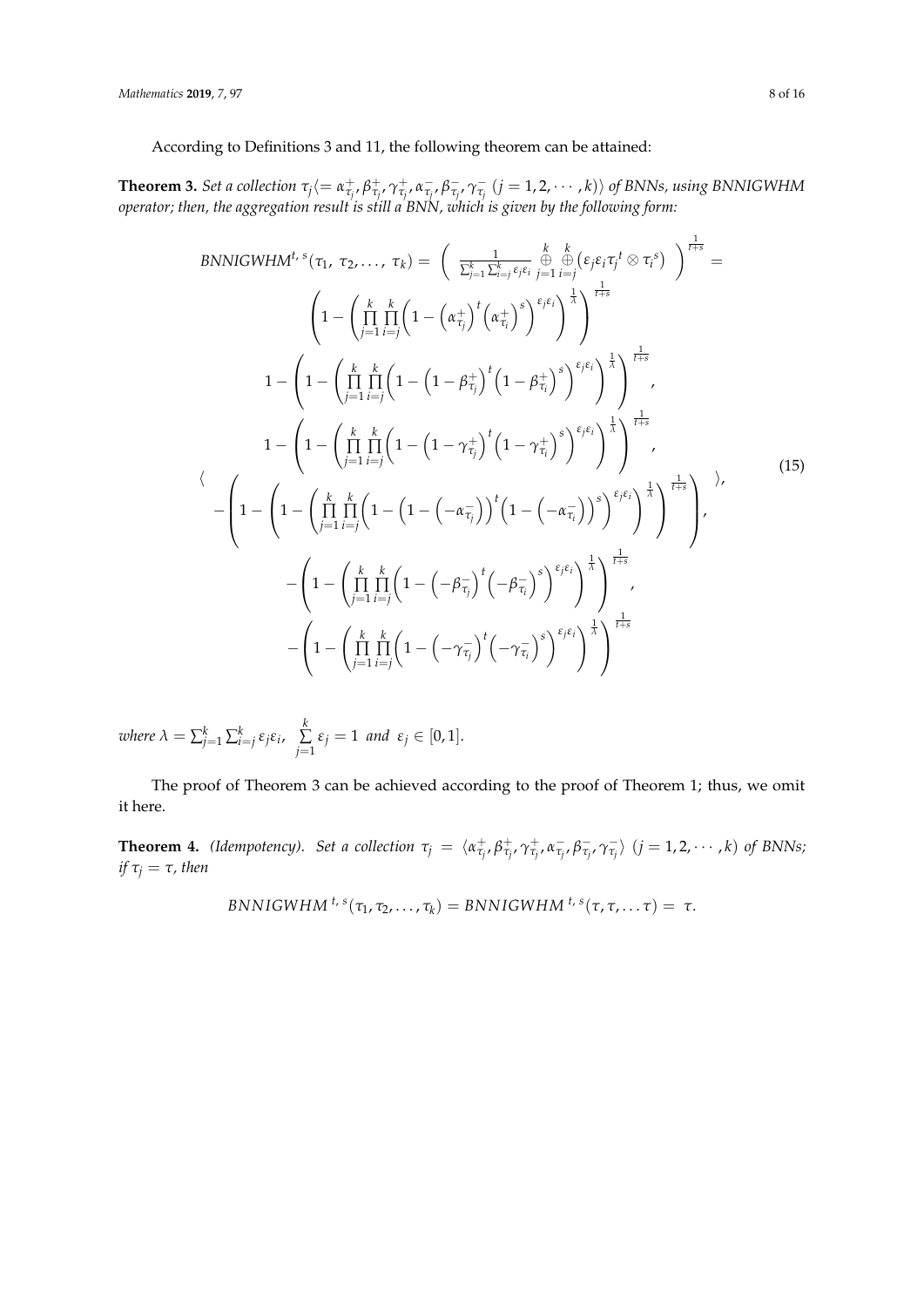**Proof.** For  $\tau_j = \tau(j = 1, 2, ..., k)$ , the following result can be easily attained:

BNNIGWHM <sup>t, s</sup>(
$$
\tau_1, \tau_2, ..., \tau_k
$$
) = BNNIGWHM <sup>t, s</sup>( $\tau, \tau, ... \tau$ ) =  
\n
$$
= \left(1 - \left(\prod_{j=1}^{k} \prod_{i=j}^{k} (1 - (\alpha_{\tau}^{+})^t (\alpha_{\tau}^{+})^s)^{\epsilon_{\cdot} \epsilon_{i}}\right)^{\frac{1}{\tau_{i}}}\right)^{\frac{1}{t+s}}
$$
\n
$$
1 - \left(1 - \left(\prod_{j=1}^{k} \prod_{i=j}^{k} (1 - (1 - \beta_{\tau}^{+})^t (1 - \beta_{\tau}^{+})^s)^{\epsilon_{\cdot} \epsilon_{i}}\right)^{\frac{1}{\tau_{i}}}\right)^{\frac{1}{t+s}}
$$
\n
$$
1 - \left(1 - \left(\prod_{j=1}^{k} \prod_{i=j}^{k} (1 - (1 - \gamma_{\tau}^{+})^t (1 - \gamma_{\tau}^{+})^s)^{\epsilon_{\cdot} \epsilon_{i}}\right)^{\frac{1}{\tau_{i}}}\right)^{\frac{1}{t+s}}
$$
\n
$$
- \left(1 - \left(\prod_{j=1}^{k} \prod_{i=j}^{k} (1 - (1 - (-\alpha_{\tau}^{-}))^t (1 - (-\alpha_{\tau}^{-}))^s)^{\epsilon_{\cdot} \epsilon_{i}}\right)^{\frac{1}{\tau_{i}}}\right)^{\frac{1}{t+s}}
$$
\n
$$
- \left(1 - \left(\prod_{j=1}^{k} \prod_{i=j}^{k} (1 - (-\beta_{\tau}^{-})^t (-\beta_{\tau}^{-})^s)^{\epsilon_{\cdot} \epsilon_{i}}\right)^{\frac{1}{\tau_{i}}}\right)^{\frac{1}{t+s}}
$$
\n
$$
- \left(1 - \left(\prod_{j=1}^{k} \prod_{i=j}^{k} (1 - (-\gamma_{\tau}^{-})^t (-\gamma_{\tau}^{-})^s)^{\epsilon_{\cdot} \epsilon_{i}}\right)^{\frac{1}{\tau_{i}}}\right)^{\frac{1}{t+s}}
$$
\n
$$
= \left(1 - \left((1 - \gamma_{\tau}^{+})^{t+s}\right)^{\frac{1}{t+s}}, 1 - \left((1 - \beta_{\tau}^{+})^{t+s}\right)^{\frac{1}{t+s}}\right), \geq \left(\alpha_{\tau}^{+}, \beta_{\tau}^{+}, \
$$

This proves Theorem 4.  $\square$ 

**Theorem 5.** (Monotonicity). Set  $\tau_j = \langle \alpha_{\tau_j}^+, \beta_{\tau_j}^+, \gamma_{\tau_j}^+, \alpha_{\tau_j}^-, \beta_{\tau_j}^-, \gamma_{\tau_j}^-\rangle$   $(j = 1, 2, \cdots, k)$  and  $\sigma_j =$  $\langle \alpha_{\sigma_j}^+, \beta_{\sigma_j}^+, \gamma_{\sigma_j}^+, \alpha_{\sigma_j}^-, \beta_{\sigma_j}^-, \gamma_{\sigma_j}^-\rangle$   $(j=1,2,\cdots,k)$  as two collections of BNNs; if  $\alpha_{\tau_j}^+\leq \alpha_{\sigma_j}^+, \beta_{\tau_j}^+\geq \beta_{\sigma_j}^+, \gamma_{\tau_j}^+\geq$  $\gamma^+_{\sigma_j}$  and  $\alpha^-_{\tau_j} \geq \alpha^-_{\sigma_j}$ ,  $\beta^-_{\tau_j} \leq \beta^-_{\sigma_j}$ ,  $\gamma^-_{\tau_j} \leq \gamma^-_{\sigma_j}$  , then,

$$
BNNIGWHM^{t,s}(\tau_1,\tau_2,\ldots,\tau_k) \leq BNNIGWHM^{t,s}(\sigma_1,\ \sigma_2,\ldots,\ \sigma_k).
$$

*The proof of Theorem 5 is similar to Theorem 2; thus, we omit it.*

**Theorem 6.** (Boundedness). Set a collection  $\tau_j = \langle \alpha_{\tau_j}^+, \beta_{\tau_j}^+, \gamma_{\tau_j}^+, \alpha_{\tau_j}^-, \beta_{\tau_j}^-, \gamma_{\tau_j}^- \rangle$   $(j = 1, 2, \cdots, k)$  of BNNs, and *let*  $\tau^- = \langle$  $\min\left(\alpha_{\tau_{j}}^{+}\right)$ ,  $\max\left(\beta_{\tau_{j}}^{+}\right)$ ,  $\max\left(\gamma_{\tau_{j}}^{+}\right)$ ,  $\max(\alpha_{\tau_j}^-)$ ,  $\min(\beta_{\tau_j}^-)$ ,  $\min(\gamma_{\tau_j}^-)$  and  $\tau^+ = \langle$ *max*  $\left( \alpha^+_{\tau_j} \right)$ ,  $min\left( \beta^+_{\tau_j} \right)$ ,  $min(\gamma^+_{\tau_j})$ ,  $min\left(\alpha_{\overline{\tau_j}}\right)$ ,  $max\left(\beta_{\overline{\tau_j}}\right)$ ,  $max\left(\gamma_{\overline{\tau_j}}\right)$ ; then,  $\tau^{-} \leq \text{BNNIGWHM}^{t, s}(\tau_1, \tau_2, \ldots, \tau_k) \leq \tau^{+}.$ 

*Based on Theorems 4 and 5, the following can be obtained:*

$$
\tau^{-} = \text{BNNIGWHM}^{t, s} \left( \tau^{-}, \tau^{-}, \ldots, \tau^{-} \right) \text{and } \tau^{+} = \text{BNNIGWHM}^{t, s} \left( \tau^{+}, \tau^{+}, \ldots, \tau^{+} \right).
$$
\n
$$
\text{BNNIGWHM}^{t, s} \left( \tau^{-}, \tau^{-}, \ldots, \tau^{-} \right) \leq \text{BNNIGWHM}^{t, s} \left( \tau_{1}, \tau_{2}, \ldots, \tau_{k} \right)
$$
\n
$$
\leq \text{BNNIGWHM}^{t, s} \left( \tau^{+}, \tau^{+}, \ldots, \tau^{+} \right).
$$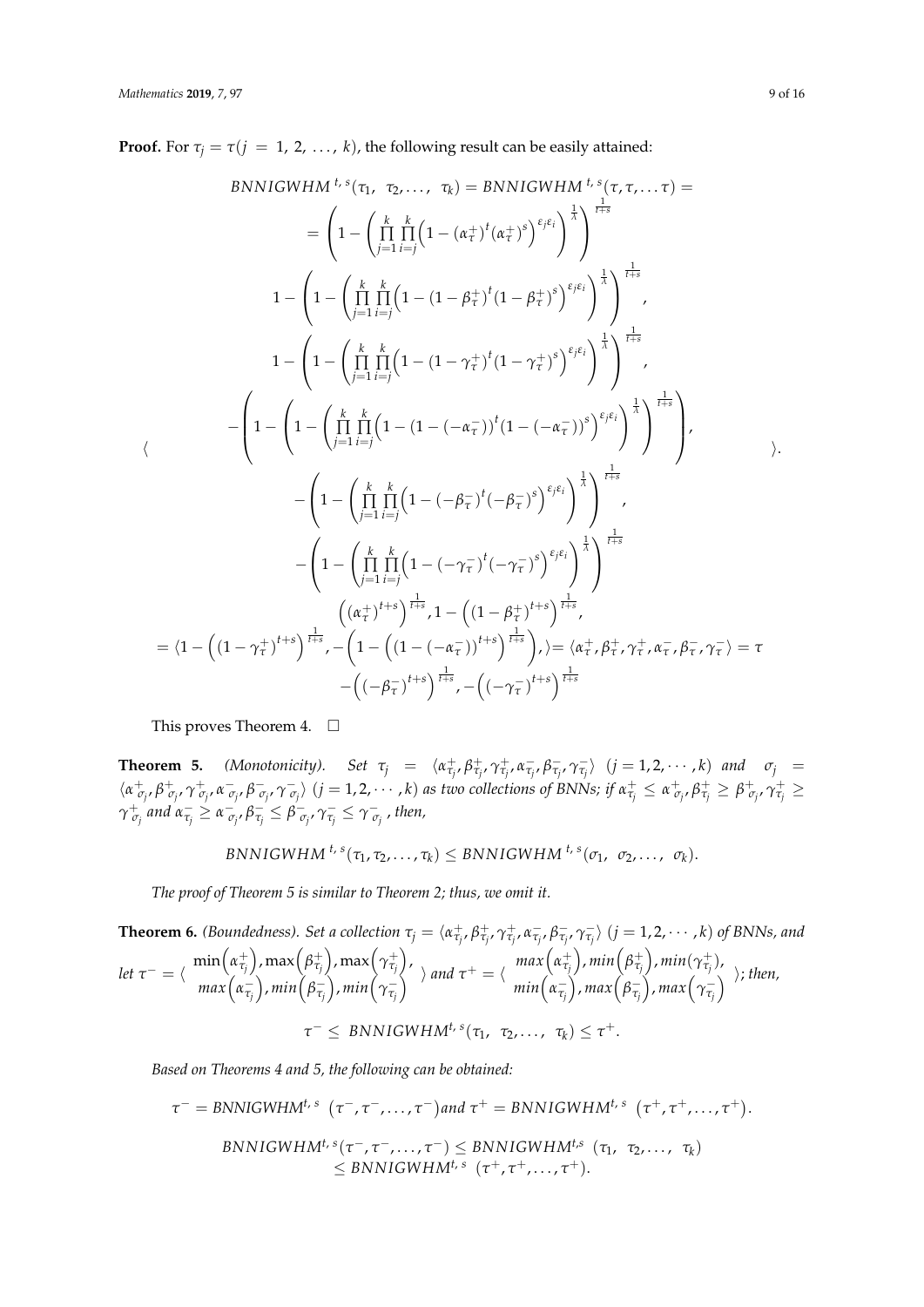Then, 
$$
\tau^{-} \leq BNNIGWHM^{t,s} (\tau_1, \tau_2, ..., \tau_k) \leq \tau^{+}
$$
.

*This proves Theorem 6.*

# *3.3. GWGHM Operators of BNNs*

**Definition 12.** Let  $t, s \ge 0$ ,  $t + s \ne 0$ , a collection  $\tau_j = \langle \alpha_{\tau_j}^+, \beta_{\tau_j}^+, \gamma_{\tau_j}^-, \alpha_{\tau_j}^-, \beta_{\tau_j}^-, \gamma_{\tau_j}^- \rangle$   $(j = 1, 2, \cdots, k)$  of BNNs; *then, we define the BNNGWGHM operator as follows:*

$$
BNNGWGHM^{t,s}(\tau_1, \tau_2, \ldots, \tau_k) = \frac{1}{t+s} \underset{j=1}{\overset{k}{\otimes}} \underset{i=j}{\overset{k}{\otimes}} ((t\tau_j)^{\epsilon_j} \oplus (s\tau_i)^{\epsilon_i})^{\frac{2}{k(k+1)}}, \qquad (16)
$$

 $$ 

#### According to Definitions 3 and 12, the following theorem can be attained:

**Theorem 7.** Set a collection  $\tau_j = \langle \alpha_{\tau_j}^+, \beta_{\tau_j}^+, \gamma_{\tau_j}^+, \alpha_{\tau_j}^-, \beta_{\tau_j}^-, \gamma_{\tau_j}^- \rangle$   $(j = 1, 2, \dots, k)$  of BNNs, using the *BNNGWGHM operator; then, the aggregation result is still a BNN, which is given by the following form:*

BNNGWGHM<sup>t, s</sup>(
$$
\tau_1, \tau_2, ..., \tau_k
$$
) =  $\frac{1}{t+s} \sum_{j=1}^{k} \sum_{i=j}^{k} ((t\tau_j)^{\epsilon_j} \oplus (s\tau_i)^{\epsilon_i})^{\frac{2}{k(k+1)}} =$   
\n
$$
1 - \left(1 - \prod_{j=1}^{k} \prod_{i=j}^{k} \left(1 - \left(1 - \left(1 - \left(1 - \left(\alpha_{\tau_j}^{+}\right)^{t}\right)^{\epsilon_j}\right)\right)\left(1 - \left(1 - \left(1 - \left(\alpha_{\tau_i}^{+}\right)^{s}\right)^{s_i}\right)\right)^{\frac{1}{k}}\right)^{\frac{1}{t+s}},
$$
\n
$$
\left(1 - \prod_{j=1}^{k} \prod_{i=j}^{k} \left(1 - \left(1 - \left(1 - \left(\beta_{\tau_j}^{+}\right)^{t}\right)^{\epsilon_j}\right)\left(1 - \left(1 - \left(\beta_{\tau_i}^{+}\right)^{s}\right)^{s_i}\right)\right)^{\frac{1}{k}}\right)^{\frac{1}{t+s}},
$$
\n
$$
\left(1 - \prod_{j=1}^{k} \prod_{i=j}^{k} \left(1 - \left(1 - \left(1 - \left(\gamma_{\tau_j}^{+}\right)^{t}\right)^{\epsilon_j}\right)\left(1 - \left(1 - \left(\gamma_{\tau_j}^{+}\right)^{s}\right)^{s_i}\right)\right)^{\frac{1}{k}}\right)^{\frac{1}{t+s}},
$$
\n
$$
- \left(1 - \prod_{j=1}^{k} \prod_{i=j}^{k} \left(1 - \left(1 - \left(1 - \left(-\alpha_{\tau_j}^{-}\right)^{t}\right)^{s_j}\right)\left(1 - \left(1 - \left(-\alpha_{\tau_i}^{-}\right)^{s}\right)^{s_i}\right)\right)^{\frac{1}{k}}\right)^{\frac{1}{t+s}},
$$
\n
$$
- \left(1 - \left(1 - \prod_{j=1}^{k} \prod_{i=j}^{k} \left(1 - \left(1 - \left(1 - \left(-\beta_{\tau_j}^{-}\right)\right)^{t}\right)^{s_j}\right)\left(1 - \left(1 - \left(-\beta_{\tau_j}^{-}\right)^{s}\right)^{s_i}\right)\right)^{\frac{1}{k}}\right)^{\frac{1}{t+s}},
$$
\n<

 $\nu$ *kere*  $\frac{1}{\lambda} = \frac{2}{k(k+1)}$ ,  $\sum_{j=1}^{k} \varepsilon_j = 1$  and  $\varepsilon_j \in [0,1].$ 

**Theorem 8.** (Monotonicity). Set  $\tau_j = \langle \alpha_{\tau_j}^+, \beta_{\tau_j}^+, \alpha_{\tau_j}^-, \beta_{\tau_j}^-, \gamma_{\tau_j}^- \rangle$   $(j = 1, 2, \dots, k)$  and  $\sigma_j =$  $\langle \alpha_{\sigma_j}^+, \beta_{\sigma_j}^+, \gamma_{\sigma_j}^+, \alpha_{\sigma_j}^-, \beta_{\sigma_j}^-, \gamma_{\sigma_j}^-\rangle$   $(j=1,2,\cdots,k)$  as two collections of BNNs; if  $\alpha_{\tau_j}^+\leq \alpha_{\sigma_j}^+, \beta_{\tau_j}^+\geq \beta_{\sigma_j}^+, \gamma_{\tau_j}^+\geq$  $\gamma^+_{\sigma_j}$  and  $\alpha^-_{\tau_j} \geq \alpha^-_{\sigma_j}$ ,  $\beta^-_{\tau_j} \leq \beta^-_{\sigma_j}$ ,  $\gamma^-_{\tau_j} \leq \gamma^-_{\sigma_j}$  , then,

$$
BNNGWGHM^{t,s}(\tau_1, \tau_2, \ldots, \tau_k) \leq BNNGWGHM^{t,s}(\sigma_1, \sigma_2, \ldots, \sigma_k).
$$

*The proofs of theorems about BNNGWGHM are similar to those about BNNGWHM; thus, we omit them.*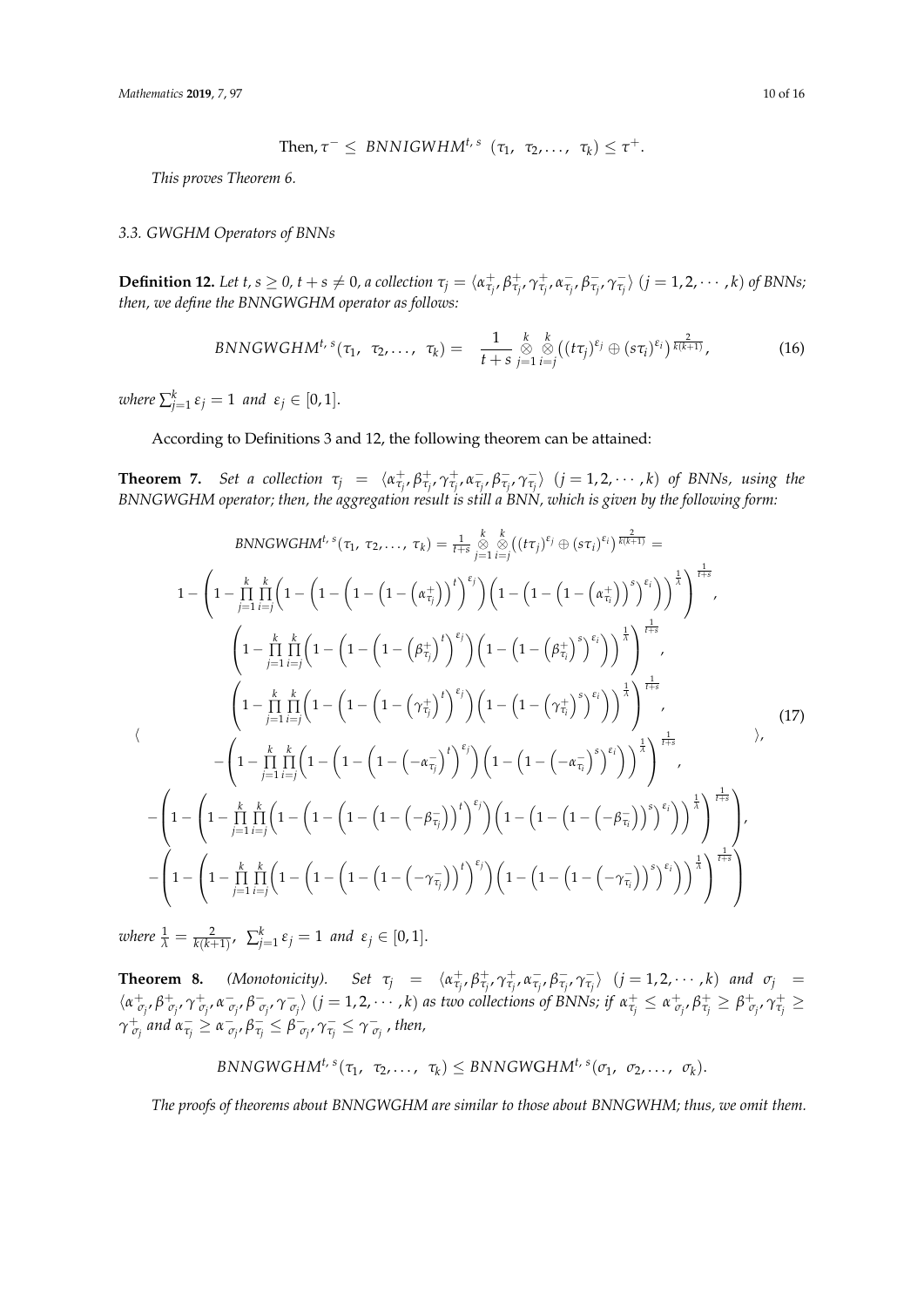# *3.4. IGWGHM Operators of BNNs*

**Definition 13.** Let t,  $s \ge 0$ , and  $t + s \ne 0$ , a collection  $\tau_j = \langle \alpha^+_{\tau_j}, \beta^+_{\tau_j}, \gamma^+_{\tau_j}, \alpha^-_{\tau_j}, \beta^-_{\tau_j}, \gamma^-_{\tau_j} \rangle$   $(j = 1, 2, \cdots, k)$  of *BNNs; then, we define the BNNIGWGHM operator as follows:*

$$
BNNIGWGHM^{t,s} (\tau_1, \tau_2, \ldots, \tau_k) = \frac{1}{t+s} \left( \bigoplus_{j=1}^k \bigotimes_{i=j}^k (t\tau_j \oplus s\tau_i) \frac{\frac{2(k+1-j)}{k(k+1)} \frac{\varepsilon_i}{\sum_{m=j}^k \varepsilon_m}} \right),
$$
(18)

 $\nu$  *where*  $\sum_{j=1}^{k} \varepsilon_j = 1$  and  $\varepsilon_j \in [0,1].$ 

According to Definitions 3 and 13, the following theorem can be attained:

**Theorem 9.** Set a collection  $\tau_j = \langle \alpha_{\tau_j}^+, \beta_{\tau_j}^+, \gamma_{\tau_j}^+, \alpha_{\tau_j}^-, \beta_{\tau_j}^-, \gamma_{\tau_j}^- \rangle$   $(j = 1, 2, \dots, k)$  of BNNs, using the *BNNIGWGHM operator; then, the aggregation result is still a BNN, which is given by the following form:*

BNNIGWGHM<sup>t, s</sup> 
$$
(\tau_1, \tau_2, ..., \tau_k) = \frac{1}{t+s} \left( \bigoplus_{j=1}^k \bigoplus_{i=j}^k (t\tau_j \oplus s\tau_i) \frac{2(k+1-j)}{k(k+1)} \frac{\epsilon_i}{\sum_{m=j}^k \epsilon_m}}{\sum_{j=1}^k \frac{1}{i=j} \left( 1 - \left( 1 - \left( \alpha \frac{+}{\tau_j} \right) \right)^t \left( 1 - \left( \alpha \frac{+}{\tau_i} \right) \right)^s \right)^{\frac{1}{\lambda}} \right)^{\frac{1}{t+s}}} \right)
$$
  
\n
$$
\left( 1 - \prod_{j=1}^k \prod_{i=j}^k \left( 1 - \left( \beta \frac{+}{\tau_j} \right)^t \left( \beta \frac{+}{\tau_i} \right)^s \right)^{\frac{1}{\lambda}} \right)^{\frac{1}{t+s}},
$$
\n
$$
\left( 1 - \prod_{j=1}^k \prod_{i=j}^k \left( 1 - \left( \gamma \frac{+}{\tau_j} \right)^t \left( \gamma \frac{+}{\tau_i} \right)^s \right)^{\frac{1}{\lambda}} \right)^{\frac{1}{t+s}} \right)
$$
\n
$$
\left( 1 - \left( 1 - \prod_{j=1}^k \prod_{i=j}^k \left( 1 - \left( -\alpha \frac{+}{\tau_j} \right)^t \left( -\alpha \frac{+}{\tau_i} \right)^s \right)^{\frac{1}{\lambda}} \right)^{\frac{1}{t+s}} \right),
$$
\n
$$
- \left( 1 - \left( 1 - \prod_{j=1}^k \prod_{i=j}^k \left( 1 - \left( 1 - \left( -\beta \frac{+}{\tau_j} \right) \right)^t \left( 1 - \left( -\beta \frac{+}{\tau_i} \right) \right)^s \right)^{\frac{1}{\lambda}} \right)^{\frac{1}{t+s}} \right)
$$
\n
$$
- \left( 1 - \left( 1 - \prod_{j=1}^k \prod_{i=j}^k \left( 1 - \left( 1 - \left( -\gamma \frac{+}{\tau_j} \right) \right)^t \left( 1 - \left( -\gamma \frac{+}{\tau_i} \right) \right)^s \right)^{\frac{1}{\lambda}} \right)^{\frac{1}{t+s}}
$$

*where*  $\frac{1}{\lambda} = \frac{2(k+1-j)}{k(k+1)}$  $\frac{k(k+1-j)}{k(k+1)} \frac{\varepsilon_i}{\sum_{m=1}^k}$  $\frac{\varepsilon_i}{\sum_{m=j}^k \varepsilon_m}$ ,  $\sum_{j=1}^k$  $\sum_{j=1}$   $\varepsilon_j = 1$  *and*  $\varepsilon_j \in [0,1].$ 

**Theorem 10.** (Monotonicity). Set  $\tau_j = \langle \alpha_{\tau_j}^+, \beta_{\tau_j}^+, \gamma_{\tau_j}^+, \alpha_{\tau_j}^-, \beta_{\tau_j}^-, \gamma_{\tau_j}^-\rangle$   $(j = 1, 2, \cdots, k)$  and  $\sigma_j =$  $\alpha^+_{\sigma_j}$ ,  $\beta^+_{\sigma_j}$ ,  $\gamma^+_{\sigma_j}$ ,  $\alpha^-_{\sigma_j}$ ,  $\beta^-_{\sigma_j}$ ,  $\gamma^-_{\sigma_j}$   $(j=1,2,\cdots,k)$  as two collections of BNNs; if  $\alpha^+_{\tau_j} \leq \alpha^+_{\sigma_j}$ ,  $\beta^+_{\tau_j} \geq \beta^+_{\sigma_j}$ ,  $\gamma^+_{\tau_j} \geq$  $\gamma_{\ \sigma_j}^+$  and  $\alpha_{\tau_j}^-\geq \alpha_{\ \sigma_{j'}}^ \beta_{\tau_j}^-\leq \beta_{\ \sigma_{j'}}^-\, \gamma_{\tau_j}^-\leq \gamma_{\ \sigma_{j'}}^-$  then,

$$
BNNIGWGHM^{t,s}(\tau_1, \tau_2, \ldots, \tau_k) \leq BNNIGWGHM^{t,s}(\sigma_1, \sigma_2, \ldots, \sigma_k).
$$

**Theorem 11.** (Idempotency). Set a collection  $\tau_j = \langle \alpha_{\tau_j}^+, \beta_{\tau_j}^+, \gamma_{\tau_j}^+, \alpha_{\tau_j}^-, \beta_{\tau_j}^-, \gamma_{\tau_j}^-\rangle$   $(j = 1, 2, \cdots, k)$  of BNNs; if *τj= τ, then,*

$$
BNNIGWGHM^{t,s}(\tau_1, \tau_2, \ldots, \tau_k) = BNNIGWGHM^{t,s}(\tau, \tau, \ldots \tau) = \tau.
$$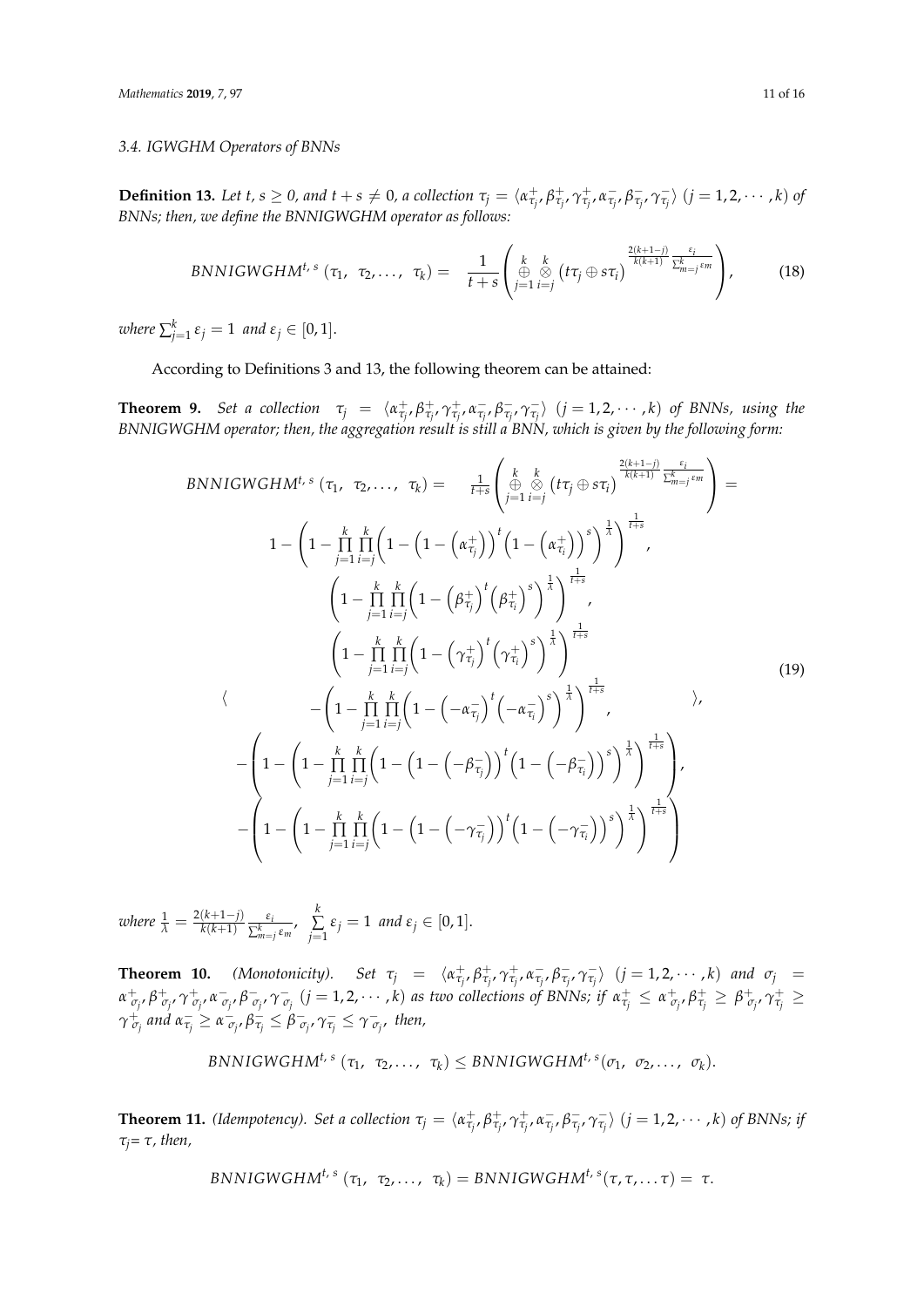**Theorem 12.** (Boundedness). Set a collection  $\tau_j = \langle \alpha_{\tau_j}^+, \beta_{\tau_j}^+, \gamma_{\tau_j}^+, \alpha_{\tau_j}^-, \beta_{\tau_j}^-, \gamma_{\tau_j}^-\rangle$   $(j = 1, 2, \cdots, k)$  of BNN, and let  $\tau^-~=~\langle\min\Bigl(\alpha^+_{\tau_j}\Bigr),\max\Bigl(\beta^+_{\tau_j}\Bigr),\max\Bigl(\gamma^+_{\tau_j}\Bigr),max\Bigl(\alpha^-_{\tau_j}\Bigr),min\Bigl(\beta^-_{\tau_j}\Bigr),min\Bigl(\gamma^-_{\tau_j}\Bigr)\rangle$  , and  $\tau^+~=~$  $\langle max\Big(\alpha_{\tau_j}^+\Big), min\Big(\beta_{\tau_j}^+\Big), min(\gamma_{\tau_j}^+), min\Big(\alpha_{\tau_j}^-\Big), max\Big(\beta_{\tau_j}^-\Big), max\Big(\gamma_{\tau_j}^-\Big)\rangle;$  then,

$$
\tau^{-} \leq BNNIGWHM^{t, s}(\tau_1, \tau_2, \ldots, \tau_k) \leq \tau^{+}.
$$

The proofs of theorems about BNNIGWGHM are similar to those about BNNIGWHM; thus, we omit them.

## <span id="page-11-0"></span>**4. MCDM Methods Based on the BNNIGWHM and BNNIGWGHM Operator**

We applied the BNNIGWHM and BNNIGWGHM operator to manage MCDM problems within BNN information in this section.

Suppose that a set  $\Gamma = {\{\Gamma_1, \Gamma_2, ..., \Gamma_n\}}$  of alternatives and a set  $\Phi = {\{\Phi_1, \Phi_2, ..., \Phi_m\}}$  of attributes, with the weight vector  $\varepsilon = (\varepsilon_1, \varepsilon_2, ..., \varepsilon_m)$  of  $\Phi_j(j = 1, 2, ..., m)$ , in which  $\sum_{j=1}^n \varepsilon_j = 1$ and  $\varepsilon_j \in [0,1]$ . Decision-makers use BNNs to evaluate the alternatives. The evaluation values *τij* for Γ*<sup>i</sup>* associated with the attribute Φ*<sup>j</sup>* are represented by the form of BNNs. Assume that  $\left(\tau_{ij}\right)_{n\times m} = \left(\langle \alpha_{\tau_{ij}}^{+}, \beta_{\tau_{ij}}^{+}, \gamma_{\tau_{ij}}^{+}, \alpha_{\tau_{ij}}^{-}, \beta_{\tau_{ij}}^{-}, \gamma_{\tau_{ij}}^{-}\rangle\right)$ is the BNN decision matrix.

Now, based on the BNNIGWHM and BNNIGWGHM operator, we can develop some decision algorithms:

Step 1: Construct the decision matrix:

$$
(\tau_{ij})_{n\times m} = \left(\langle \alpha^+_{\tau_{ij}}, \beta^+_{\tau_{ij}}, \gamma^+_{\tau_{ij}}, \alpha^-_{\tau_{ij}}, \beta^-_{\tau_{ij}}, \gamma^-_{\tau_{ij}}\rangle\right)_{n\times m}.
$$

Step 2: According to Definition 11 or Definition 13, calculate *τ<sup>i</sup>* .

Step 3: According to the Equation (5), calculate the score value of  $s(\tau_i)$  for  $\tau_i(i = 1, 2, ..., n)$ .

Step 4: According to Definition 5, rank all the alternatives corresponding to the values of  $s(\tau_i)$ .

# <span id="page-11-1"></span>**5. Illustrative Example**

In this section, we used a numerical example adapted from the literature [\[16\]](#page-14-14). A woman wants to buy a car. Now, four kinds of cars  $\Gamma_1$ ,  $\Gamma_2$ ,  $\Gamma_3$ , and  $\Gamma_4$  are taken into account according to gasoline consumption ( $\Phi_1$ ), aerodynamics ( $\Phi_2$ ), comfort ( $\Phi_3$ ), and safety performances ( $\Phi_4$ ). The importance of these four attributes is given as  $\epsilon = (0.5, 0.25, 0.125, 0.125)^T$ . Then, she evaluates four alternatives under the above four attributes in the form of BNNs.

## *5.1. The Decision-Making Process Based on the BNNIGWHM Operator or BNNIGWGHM Operator*

Step 1: Establish the BNN decision matrix  $(\tau_{ij})_{4\times4}$  provided by customer, as shown in Table [1.](#page-11-2)

**Table 1.** The decision matrix  $(\tau_{ij})$ <sub>4×4</sub>.

<span id="page-11-2"></span>

|                                                                                    | $\Phi$                              | $\mathbf{p}_3$                                                          | $\mathbf{\Phi}_4$                   |
|------------------------------------------------------------------------------------|-------------------------------------|-------------------------------------------------------------------------|-------------------------------------|
| $\Gamma_1$ $(0.5, 0.7, 0.2, -0.7, -0.3, -0.6)$ $(0.4, 0.4, 0.5, -0.7, -0.8, -0.4)$ |                                     | $(0.7, 0.7.0.5, -0.8, -0.7, -0.6)$                                      | $(0.1, 0.5, 0.7, -0.5, -0.2, -0.8)$ |
| $\Gamma_2$ $(0.9, 0.7, 0.5, -0.7, -0.7, -0.1)$                                     | $(0.7, 0.6, 0.8, -0.7, -0.5, -0.1)$ | $(0.9, 0.4, 0.6, -0.1, -0.7, -0.5)$                                     | $(0.5, 0.2, 0.7, -0.5, -0.1, -0.9)$ |
| $\Gamma_3$ $(0.3, 0.4, 0.2, -0.6, -0.3, -0.7)$                                     | $(0.2, 0.2, 0.2, -0.4, -0.7, -0.4)$ | $(0.9, 0.5, 0.5, -0.6, -0.5, -0.2)$ $(0.7, 0.5, 0.3, -0.4, -0.2, -0.2)$ |                                     |
| $\Gamma_4$ $(0.9, 0.7, 0.2, -0.8, -0.6, -0.1)$ $(0.3, 0.5, 0.2, -0.5, -0.5, -0.2)$ |                                     | $(0.5, 0.4, 0.5, -0.1, -0.7, -0.2)$ $(0.4, 0.2, 0.8, -0.5, -0.5, -0.6)$ |                                     |

Step 2: According to Definition 11 (suppose  $p = q = 1$ ) and  $\varepsilon$  of attributes, calculate  $\tau_i(i = 1, 2, 3, 4)$ :

*τ*<sub>1</sub> =  $\langle 0.4656, 0.5984, 0.3248, -0.6874, -0.4906, -0.5832 \rangle$ ,

 $\tau_2 = \langle 0.8362, 0.5751, 0.5918, -0.5868, -0.6108, -0.2872 \rangle$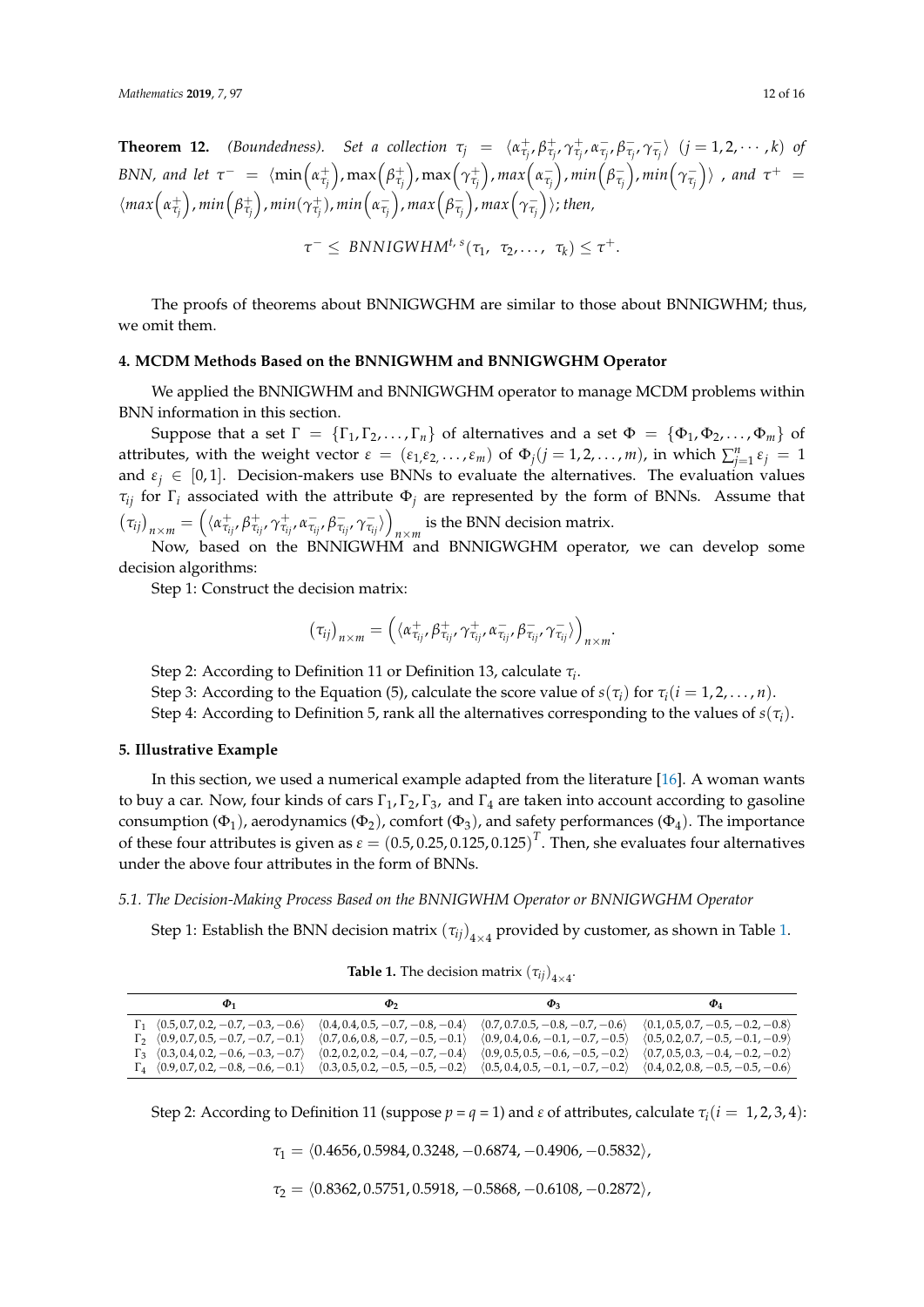Step 3: According to Equation (5), calculate thscore value of  $s(\tau_i)$  for  $\tau_i(i = 1, 2, 3, 4)$ :

$$
s(\tau_1)=0.4881; s(\tau_2)=0.4968; \ s(\tau_3)=0.5458; \ s(\tau_4)=0.5207.
$$

Step 4: According to Definition 5, rank  $\Gamma_3 \succ \Gamma_4 \succ \Gamma_2 \succ \Gamma_1$  corresponding to  $s(\tau_i)$ ; thus,  $\Gamma_3$  is the best choice among all the alternatives.

Now, we use the BNNIGWGHM operator (set  $p = 1$ ,  $q = 1$ ) to deal with this problem. Step 1': Just as described in step 1.

Step 2': According to Definition 13 (suppose  $p = q = 1$ ) and  $\varepsilon$  of attributes, calculate  $\tau_i(i = 1, 2, 3, 4)$ :

> *τ*<sub>1</sub> =  $\langle 0.3834, 0.5909, 0.4846, -0.6881, -0.4467, -0.5722 \rangle$ ,  $\tau_2 = \langle 0.7371, 0.5369, 0.6627, -0.5747, -0.4484, -0.2381 \rangle$  $\tau_3 = \langle 0.4112, 0.3994, 0.2991, -0.5106, -0.3982, -0.3551 \rangle$ *τ*<sub>4</sub> =  $(0.4922, 0.5086, 0.4579, -0.5674, -0.5684, -0.2139).$

Step 3': According to Equation (5), calculate the score value of  $s(\tau_i)$ . for  $\tau_i(i = 1, 2, 3, 4)$ :

$$
s(\tau_1) = 0.4398
$$
;  $s(\tau_2) = 0.4416$ ;  $s(\tau_3) = 0.4926$ ;  $s(\tau_4) = 0.4568$ .

Step 4': According to Definition 5, rank  $\Gamma_3 \succ \Gamma_4 \succ \Gamma_2 \succ \Gamma_1$  corresponding to  $s(\tau_i)$ ; thus,  $\Gamma_3$  is the best choice among all the alternatives.

# *5.2. Analyzing the Effects of the Parameters p and q*

In this section, we took different parameters *p* and *q* for calculating  $\tau_i$  (*i* = 1, 2, 3, 4) for the alternative Γ*<sup>i</sup>* , and then we analyzed the influence of the parameters *p* and *q* for the ranking result. Tables [2](#page-12-0) and [3](#page-12-1) show the values of  $s(\tau_1)$  to  $s(\tau_4)$  and the ranking results.

<span id="page-12-0"></span>**Table 2.** Ranking results with different values of *p* and *q* based on bipolar neutrosophic number improved generalized weighted Heronian mean (BNNIGWHM) operator.

| No. | p, q             | <b>BNNIGWHM</b>                                                                           | Ranking                                                 |
|-----|------------------|-------------------------------------------------------------------------------------------|---------------------------------------------------------|
|     | $p = 1, q = 0$   | $s(\tau_1) = 0.4915$ , $s(\tau_2) = 0.4782$ , $s(\tau_3) = 0.5471$ , $s(\tau_4) = 0.5116$ | $\Gamma_3 \succ \Gamma_4 \succ \Gamma_1 \succ \Gamma_2$ |
| 2   | $p = 1, q = 0.5$ | $s(\tau_1) = 0.4823$ , $s(\tau_2) = 0.4809$ , $s(\tau_3) = 0.5392$ , $s(\tau_4) = 0.5083$ | $\Gamma_3 \succ \Gamma_4 \succ \Gamma_1 \succ \Gamma_2$ |
| 3   | $p = 1, q = 2$   | $s(\tau_1) = 0.5059$ , $s(\tau_2) = 0.5316$ , $s(\tau_3) = 0.5658$ , $s(\tau_4) = 0.5495$ | $\Gamma_3 \succ \Gamma_4 \succ \Gamma_2 \succ \Gamma_1$ |
| 4   | $p = 0, q = 1$   | $s(\tau_1) = 0.5021$ , $s(\tau_2) = 0.5433$ , $s(\tau_3) = 0.5659$ , $s(\tau_4) = 0.5517$ | $\Gamma_3 \succ \Gamma_4 \succ \Gamma_2 \succ \Gamma_1$ |
| 5   | $p = 0.5, q = 1$ | $s(\tau_1) = 0.4871$ , $s(\tau_2) = 0.4966$ , $s(\tau_3) = 0.5445$ , $s(\tau_4) = 0.5215$ | $\Gamma_3 \succ \Gamma_4 \succ \Gamma_2 \succ \Gamma_1$ |
| 6   | $p = 2, q = 1$   | $s(\tau_1) = 0.4981, s(\tau_2) = 0.5161, s(\tau_3) = 0.5589, s(\tau_4) = 0.5346$          | $\Gamma_3 \succ \Gamma_4 \succ \Gamma_2 \succ \Gamma_1$ |
| 7   | $p = 2, q = 2$   | $s(\tau_1) = 0.5105$ , $s(\tau_2) = 0.5425$ , $s(\tau_3) = 0.5730$ , $s(\tau_4) = 0.5567$ | $\Gamma_3 \succ \Gamma_4 \succ \Gamma_2 \succ \Gamma_1$ |

<span id="page-12-1"></span>**Table 3.** The ranking with different *p* and *q* based on BNN improved generalized weighted geometry HM (BNNIGWGHM) operator.

| No. | p, q             | <b>BNNIGWGHM</b>                                                                          | Ranking                                                 |
|-----|------------------|-------------------------------------------------------------------------------------------|---------------------------------------------------------|
|     | $p = 1, q = 0$   | $s(\tau_1) = 0.5228$ , $s(\tau_2) = 0.5768$ , $s(\tau_3) = 0.5967$ , $s(\tau_4) = 0.5955$ | $\Gamma_3 \succ \Gamma_4 \succ \Gamma_2 \succ \Gamma_1$ |
| 2   | $p = 1, q = 0.5$ | $s(\tau_1) = 0.4831, s(\tau_2) = 0.4893, s(\tau_3) = 0.5358, s(\tau_4) = 0.5039$          | $\Gamma_3 \succ \Gamma_4 \succ \Gamma_2 \succ \Gamma_1$ |
| 3   | $p = 1, q = 2$   | $s(\tau_1) = 0.3834$ , $s(\tau_2) = 0.3990$ , $s(\tau_3) = 0.4504$ , $s(\tau_4) = 0.4160$ | $\Gamma_3 \succ \Gamma_4 \succ \Gamma_2 \succ \Gamma_1$ |
| 4   | $p = 0, q = 1$   | $s(\tau_1) = 0.4190, s(\tau_2) = 0.4376, s(\tau_3) = 0.4841, s(\tau_4) = 0.4584$          | $\Gamma_3 \succ \Gamma_4 \succ \Gamma_2 \succ \Gamma_1$ |
| 5   | $p = 0.5, q = 1$ | $s(\tau_1) = 0.4411$ , $s(\tau_2) = 0.4492$ , $s(\tau_3) = 0.4957$ , $s(\tau_4) = 0.4664$ | $\Gamma_3 \succ \Gamma_4 \succ \Gamma_2 \succ \Gamma_1$ |
| 6   | $p = 2, q = 1$   | $s(\tau_1) = 0.4275$ , $s(\tau_2) = 0.4211$ , $s(\tau_3) = 0.4791$ , $s(\tau_4) = 0.4341$ | $\Gamma_3 \succ \Gamma_4 \succ \Gamma_1 \succ \Gamma_2$ |
|     | $p = 2, q = 2$   | $s(\tau_1) = 0.3873$ , $s(\tau_2) = 0.3913$ , $s(\tau_3) = 0.4496$ , $s(\tau_4) = 0.4057$ | $\Gamma_3 \succ \Gamma_4 \succ \Gamma_2 \succ \Gamma_1$ |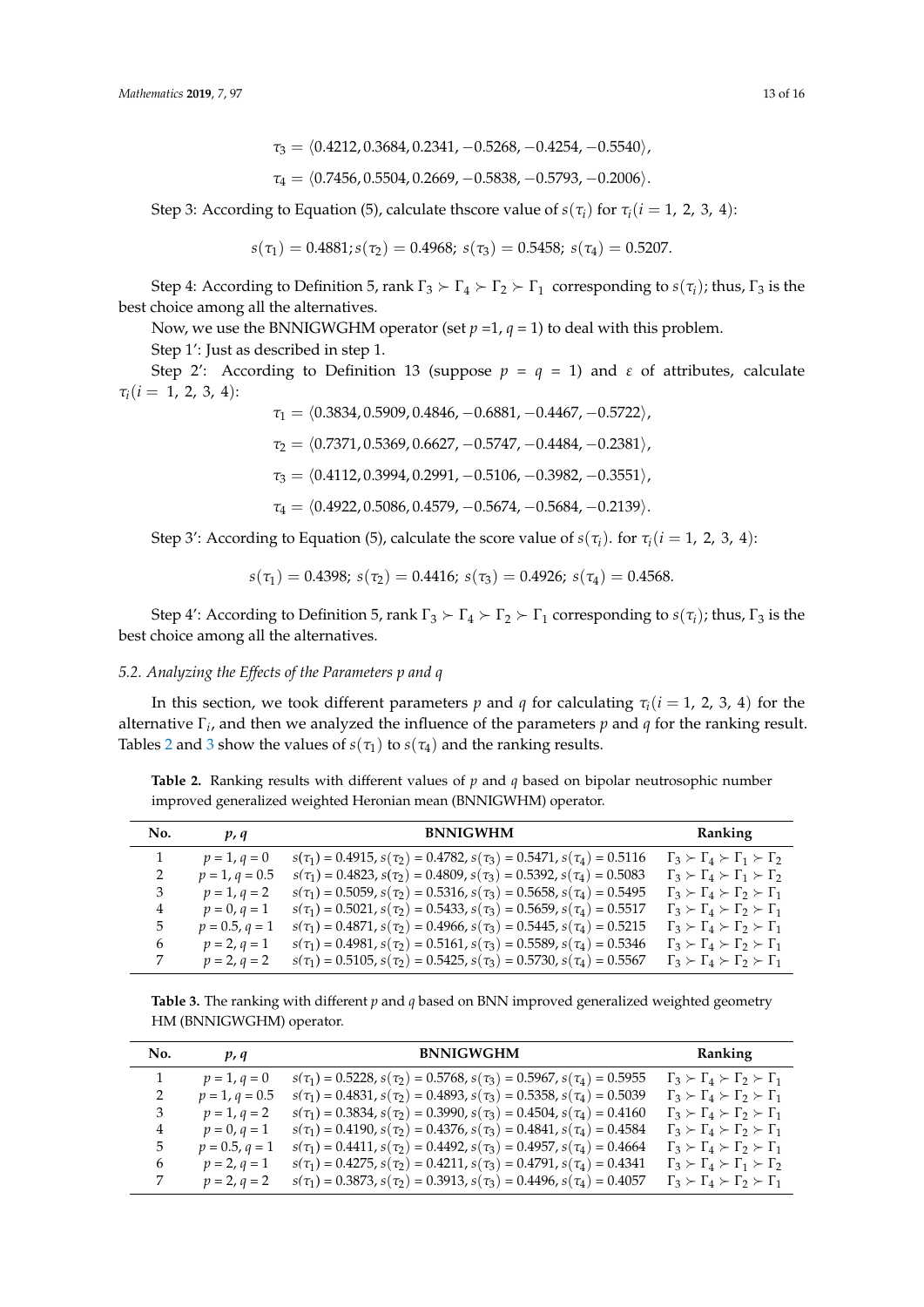From the decision results based on BNNIGWHM in Table [2,](#page-12-0) we can see that all the ranking orders are  $\Gamma_3 \succ \Gamma_4 \succ \Gamma_1 \succ \Gamma_2$  in No. 1–2 and all the ranking orders are  $\Gamma_3 \succ \Gamma_4 \succ \Gamma_2 \succ \Gamma_1$  in No. 3–7; thus, the best choice is  $\Gamma_3$ . From the decision results based on BNNIGWGHM in Table [3,](#page-12-1) we can see that the ranking order is  $\Gamma_3 \succ \Gamma_4 \succ \Gamma_1 \succ \Gamma_2$  in No. 6 and the others are  $\Gamma_3 \succ \Gamma_4 \succ \Gamma_2 \succ \Gamma_1$ ; thus, the best choice is also  $\Gamma_3$ .

IGWHM and IGWGHM aggregation operators can take into account the correlation between attribute values and can better reflect the preferences of decision-makers and make the decision results more reasonable and reliable. A BNS has two fully independent parts, one part has three independent positive membership functions and the other has three independent negative membership functions, which can deal with uncertain information containing incompatible polarity. Here, we used the BNNIGWHM and BNNIGWGHM operators to solve real problems and analyze the influences of parameters *p* and *q* on the results of decisions, using different parameter values for sorting and comparing the corresponding results. Then, it could be found that the influences of parameters *p* and *q* on the results of decisions were small in these both methods. Comparing the results of the two methods, it can be found that their results were consistent; therefore, the proposed methods in this paper have feasibility and generality.

# *5.3. Comparison with Related Methods*

In this section, we compared the methods proposed in this paper with other related methods proposed in the literature [\[16,](#page-14-14)[19\]](#page-15-1). Table [4](#page-13-1) lists the ranking results.

<span id="page-13-1"></span>

| <b>Aggregation Operator</b>                                                                                                                          | <b>Score Value</b>                                                                                                   | Ranking                                                 |
|------------------------------------------------------------------------------------------------------------------------------------------------------|----------------------------------------------------------------------------------------------------------------------|---------------------------------------------------------|
| The bipolar neutrosophic weighted average operator<br>(Aw) and bipolar neutrosophic weighted geometric<br>operator (Gw) proposed in Reference $[16]$ | $\sigma(\tau_1) = 0.50, \sigma(\tau_2) = 0.52,$<br>$\sigma(\tau_3) = 0.56$ , $\sigma(\tau_4) = 0.54$                 | $\Gamma_3 \succ \Gamma_4 \succ \Gamma_2 \succ \Gamma_1$ |
| The Similarity measures of bipolar neutrosophic sets<br>proposed in Reference [19] with the following variables:                                     |                                                                                                                      |                                                         |
| $\lambda = 0.25$                                                                                                                                     | $\sigma(\tau_1) = 0.24683, \sigma(\tau_2) = 0.11778,$<br>$\sigma(\tau_3) = 0.27833$ , $\sigma(\tau_4) = 0.21136$     | $\Gamma_3 \succ \Gamma_1 \succ \Gamma_4 \succ \Gamma_2$ |
| $\lambda = 0.3$                                                                                                                                      | $\sigma(\tau_1) = 0.27063$ , $\sigma(\tau_2) = 0.19497$ ,<br>$\sigma(\tau_3) = 0.30222$ , $\sigma(\tau_4) = 0.22904$ | $\Gamma_3 \succ \Gamma_1 \succ \Gamma_4 \succ \Gamma_2$ |
| $\lambda = 0.6$                                                                                                                                      | $\sigma(\tau_1) = 0.41342, \sigma(\tau_2) = 0.29803,$<br>$\sigma(\tau_3) = 0.44555$ , $\sigma(\tau_4) = 0.33510$     | $\Gamma_3 \succ \Gamma_1 \succ \Gamma_4 \succ \Gamma_2$ |
| $\lambda = 0.9$                                                                                                                                      | $\sigma(\tau_1) = 0.55620$ , $\sigma(\tau_2) = 0.40109$ ,<br>$\sigma(\tau_3) = 0.54313$ , $\sigma(\tau_4) = 0.44116$ | $\Gamma_1 \succ \Gamma_3 \succ \Gamma_4 \succ \Gamma_2$ |
|                                                                                                                                                      |                                                                                                                      |                                                         |

**Table 4.** Decision results based on four aggregation operators.

In Table [4,](#page-13-1) we can see that the ranking results were different;  $\Gamma_3$  was obtained as the optimal alternative except the method in Reference [\[19\]](#page-15-1) with  $\lambda = 0.9$ . Compared with these related methods, the BNNIGWHM and BNNIGWGHM operators considered the correlation between attribute values and could better reflect the preferences of decision-makers and make the decision results more reasonable and reliable while dealing with uncertain information containing incompatible polarity. Thus, we think the proposed methods in this paper are more suitable to handle these decision-making problems.

# <span id="page-13-0"></span>**6. Conclusions**

This paper firstly proposed the BNNGWHM, BNNIGWHM, BNNGWGHM, and BNNIGWGHM operators for BNNs and discussed the related properties of these four operators. Furthermore, we developed two methods of MCDM in a BNN environment based on the BNNIGWHM and BNNIGWGHM operators. Finally, these two methods were used for a numerical example to establish their effectiveness and application. Dealing with the calculation, we took different values for *p* and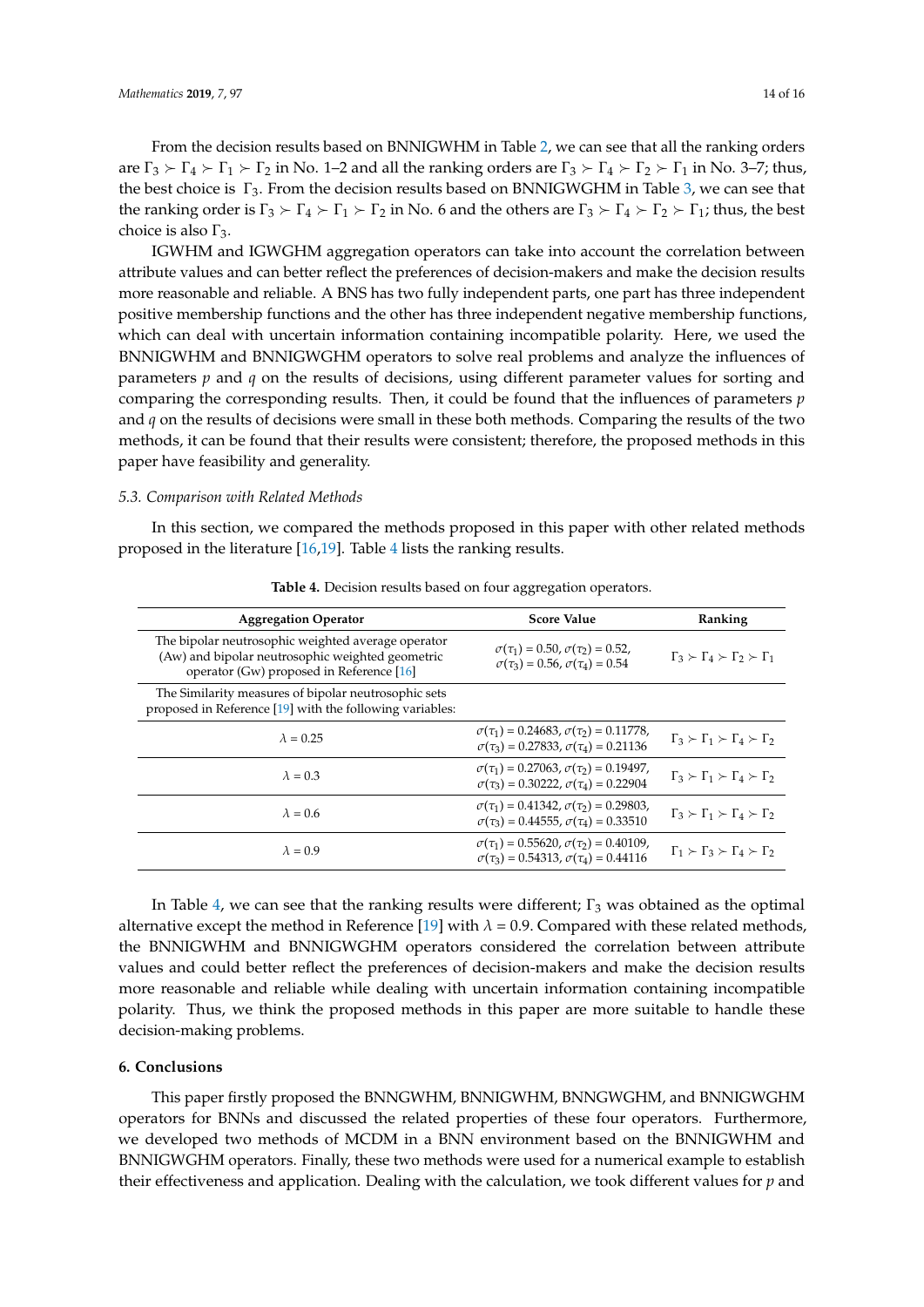*q* to observe the sorting results and found that both parameters had little influence on the decision results. Furthermore, we compared the proposed methods with related methods and discovered that the selection result using the proposed methods was the same as the majority of existing methods. In the future, we will make further research bipolar neutrosophic sets, using, e.g., the technique for order preference by similarity to an ideal solution (TOPSIS) and VIKOR (VIseKriterijumska Optimizacija I Kompromisno Resenje, that means: multicriteria optimization and compromise solution, with pronunciation: vikor) methods with BNS [\[23\]](#page-15-4), the weighted aggregated sum product assessment (WASPAS) method with BNS [\[24\]](#page-15-5), the Multi-Attribute Market Value Assessment ( MAMVA) method with BNS [\[25\]](#page-15-6), and so on [\[26](#page-15-7)[–28\]](#page-15-8).

**Author Contributions:** C.F. proposed the BNNIGWHM and BNNIGWGHM operators and investigated their properties, C.F., S.F. and K.H. presented the organization and decision making method of this paper, J.Y. and E.F. provided the calculation and analysis of the illustrative example; All authors wrote the paper together.

**Funding:** This research was funded by [the National Natural Science Foundation of China] grant number [61703280, 61603258], [the Science and Technology Planning Project of Shaoxing City of China] grant number [2017B70056, 2018C10013], [the General Research Project of Zhejiang Provincial Department of Education] grant number [Y201839944], and [the Public Welfare Technology Research Project of Zhejiang Province] grant number [LGG19F020007].

**Conflicts of Interest:** The author declares no conflict of interest.

# **References**

- <span id="page-14-0"></span>1. Zadeh, L.A. Fuzzy sets. *Inf. Control* **1965**, *8*, 338–356. [\[CrossRef\]](http://dx.doi.org/10.1016/S0019-9958(65)90241-X)
- <span id="page-14-1"></span>2. Atanassov, K.T. Intuitionistic fuzzy sets. *Fuzzy Sets Syst.* **1986**, *20*, 87–96. [\[CrossRef\]](http://dx.doi.org/10.1016/S0165-0114(86)80034-3)
- 3. Chen, T.Y.; Han, Y.; Liao, S.Z. The largest sub-algebra and its generalized tautology in disturbing fuzzy propositional logic. *Chin. J. Eng. Math.* **2003**, *20*, 118–120.
- <span id="page-14-2"></span>4. Zadeh, L.A. The concept of a linguistic variable and its application to approximate reasoning-I. *Inf. Sci.* **1975**, *8*, 199–249. [\[CrossRef\]](http://dx.doi.org/10.1016/0020-0255(75)90036-5)
- <span id="page-14-3"></span>5. Smarandache, F. *Neutrosophy: Neutrosophic Probability, Set, and Logic*; American Research Press: Rehoboth, MA, USA, 1998.
- <span id="page-14-4"></span>6. Wang, H.; Smarandache, F.; Zhang, Y.Q.; Sunderraman, R. Single valued neutrosophic sets. *Rev. Air Acad.* **2010**, *17*, 1–10.
- <span id="page-14-5"></span>7. Wang, H.; Smarandache, F.; Zhang, Y.Q.; Sunderraman, R. Interval neutrosophic sets and logic: Theory and applications in computing. *Int. Conf. Comput. Sci.* **2006**, *3991*, 920–923.
- <span id="page-14-6"></span>8. Smarandache, F. n-Valued Refined Neutrosophic Logic and Its Applications in Physics. *Prog. Phys.* **2013**, *4*, 143–146.
- <span id="page-14-7"></span>9. Zhang, W.R. Bipolar fuzzy sets and relations: A computational framework for cognitive modeling and multiagent decision analysis. In Proceedings of the The Workshop on Fuzzy Information Processing Society Bi Conference, San Antonio, TX, USA, 18–21 December 1994; pp. 305–309.
- <span id="page-14-8"></span>10. Zhang, W.R. *Yin Yang Bipolar Relativity: A Unifying Theory of Nature, Agents and Causality with Applications in Quantum Computing, Cognitive Informatics and Life Sciences*; IGI Global: Hershey, PA, USA, 2011.
- <span id="page-14-9"></span>11. Mesiarova-Zemankova, A.; Ahmad, K. Extended multi-polarity and multi-polar-valued fuzzy sets. *Fuzzy Sets Syst.* **2014**, *234*, 61–78. [\[CrossRef\]](http://dx.doi.org/10.1016/j.fss.2013.03.018)
- <span id="page-14-10"></span>12. Chen, J.J.; Li, S.G.; Ma, S.Q.; Wang, X.P. m-polar fuzzy sets: An extension of bipolar fuzzy sets. *Sci. World J.* **2014**, *3*, 1–8.
- <span id="page-14-11"></span>13. Bosc, P.; Pivert, O. On a fuzzy bipolar relational algebra. *Inf. Sci.* **2013**, *219*, 1–16. [\[CrossRef\]](http://dx.doi.org/10.1016/j.ins.2012.07.018)
- <span id="page-14-12"></span>14. Manemaran, S.V.; Chellappa, B. Structures on bipolar fuzzy groups and bipolar fuzzy ideals under (T, S) Norms. *Int. J. Comput. Appl.* **2012**, *9*, 24–28. [\[CrossRef\]](http://dx.doi.org/10.5120/1440-1948)
- <span id="page-14-13"></span>15. Zhou, M.; Li, S. Application of bipolar fuzzy sets in semirings. *J. Math. Res. Appl.* **2014**, *34*, 61–72.
- <span id="page-14-14"></span>16. Deli, I.; Ali, M.; Smarandache, F. Bipolar neutrosophic sets and their application based on multi-criteria decision making problems. In Proceedings of the International Conference on Advanced Mechatronic Systems, Beijing, China, 22–24 August 2015; pp. 249–254.
- <span id="page-14-15"></span>17. Pramanik, S.; Dey, P.P.; Giri, B.C.; Smarandache, F. Bipolar neutrosophic projection based models for solving multi-attribute decision making problems. *Neutrosophic Sets Syst.* **2017**, *15*, 70–79.